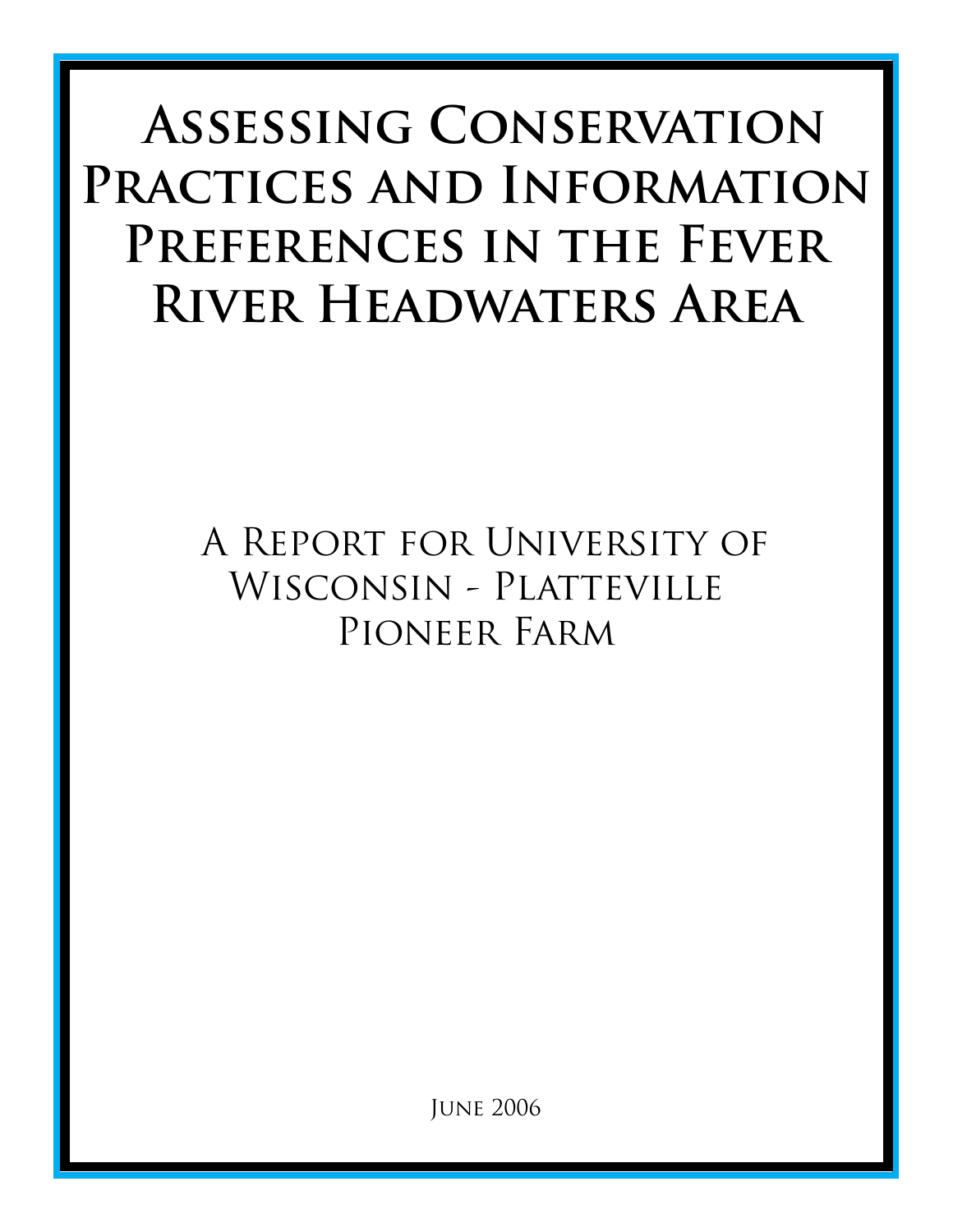# **Assessing Conservation Practices and Information Preferences in the Fever River Headwaters Area**

# A Report for University of Wisconsin - Platteville Pioneer Farm

K. Genskow J. Blasczyk S. SLATER

Environmental Resources Center University of Wisconsin-Madison, College of Agricultural and Life Sciences University of Wisconsin-Extension, Cooperative Extension 210 Hiram Smith Hall 1545 Observatory Dr. Madison, WI 53706 www.uwex.edu/erc

Acknowledgements:

*Financial support and oversight for this study were provided by UW-Platteville Pioneer Farm and UW-Madison Environmental Resources Center. The assessment was conducted under the guidance of Principal Investigator, Dr. Kenneth Genskow, UW-Madison/UW-Extension. Summer Slater, Environmental Resources Center graduate project assistant, conducted field and contributed to project design and analysis. Dr. Jacob Blasczyk, Environmental Resources Center, assisted with project design and analysis. Dr. Thomas Hunt, Director of Research and Outreach and UW-Platteville Pioneer Farm provided feedback and guidance throughout the project. Dr. Peter Nowak, UW-Madison, and Dr. George Kraft, UW-Stevens Point, provided initial guidance in project design. Marie Martinell, Environmental Resources Center, produced the final report.*

The project team is grateful for the time and contributions of the farmers who participated in this study.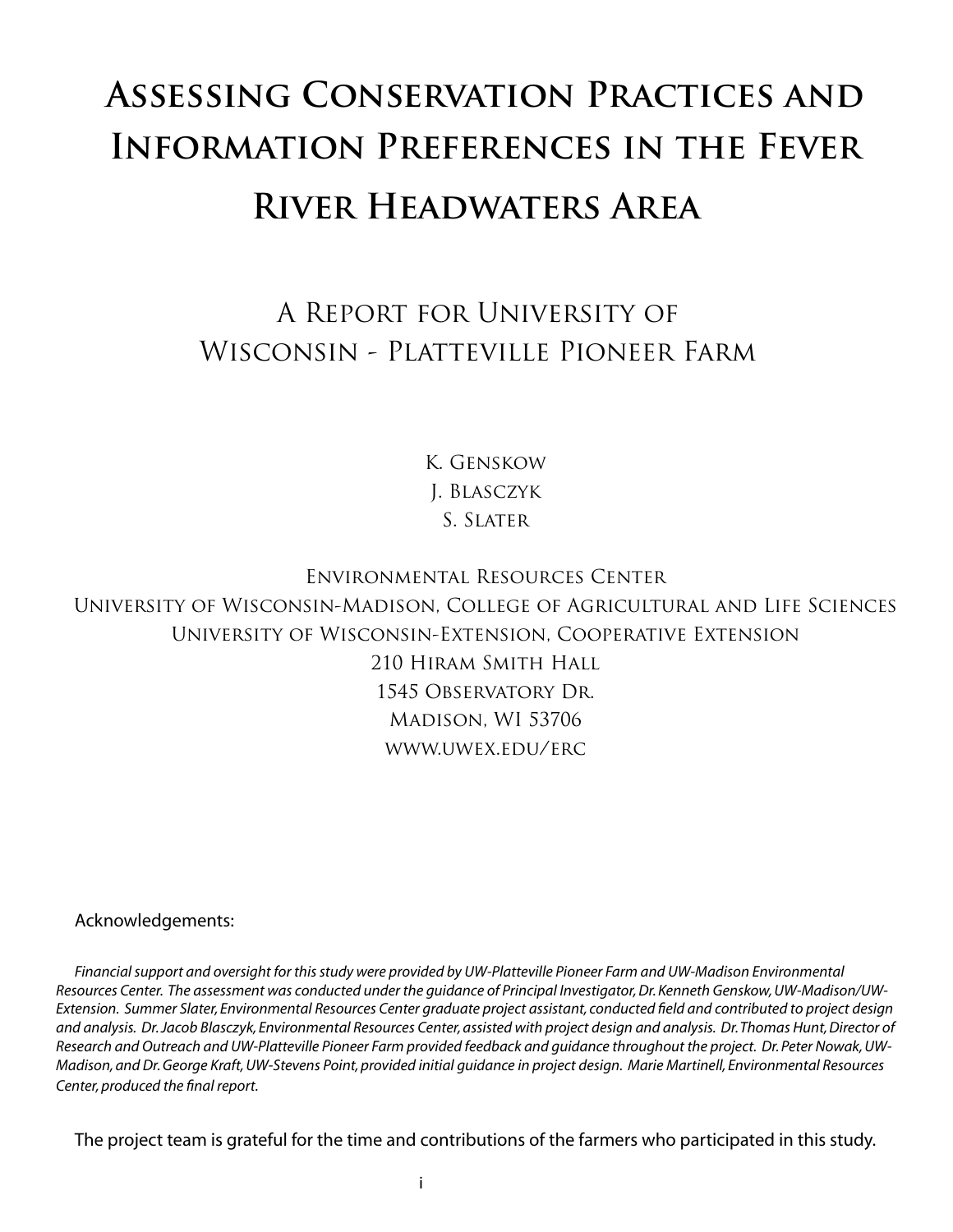# **TABLE OF CONTENTS**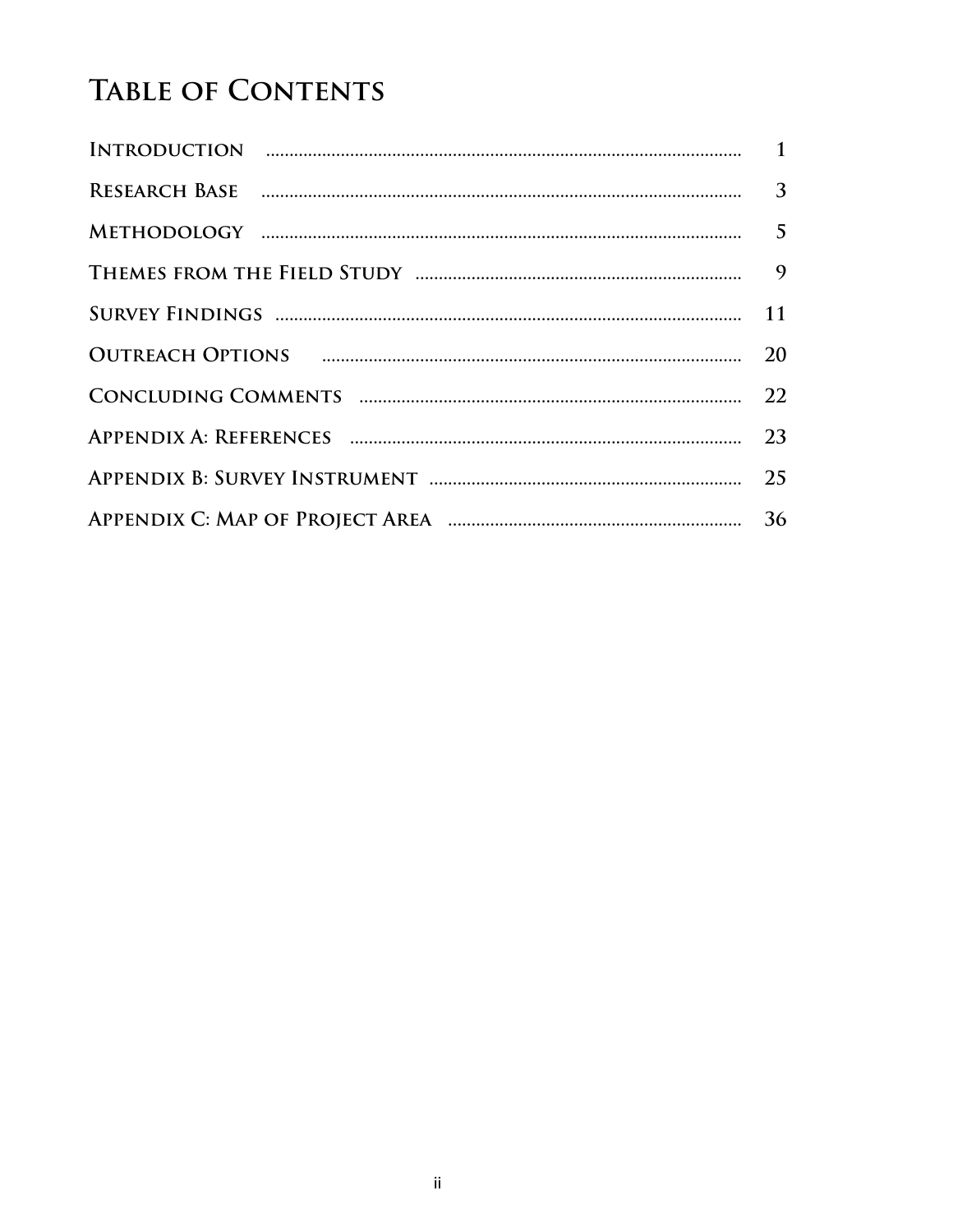### **Introduction**

**T**he University of Wisconsin-Platteville Pioneer Farm, located near the headwaters of the Fever River and in Southwest Wisconsin, is a teaching facility and experimental farm. Programs model state-ofthe-art farming methods and the staff conducts various research studies. Through producer-guided research, UW-Platteville Pioneer Farm seeks to assist the growth of Wisconsin farmers with productive, economical, and environmentally sound farm management practices.

This report summarizes a study assessing conservation attitudes and practices of agricultural producers in the headwaters and surrounding townships of southwestern Wisconsin's Fever River Watershed, in close proximity to the UW-Platteville Pioneer Farm. UW-Platteville Pioneer Farm, reflecting its outreach mission, commissioned the University of Wisconsin Environmental Resources Center (ERC), Madison, to conduct the study. The study was intended to help UW-Platteville Pioneer Farm understand the sociological factors and decision-making processes of farmers within the headwaters region of the Fever River and to assess their options for outreach to that community. Key questions in the study focused on, (a) type and extent of land management practices associated with conservation, (b) attitudes toward conservation, (c) factors influencing adoption of practices, (d) information sources used in making decisions, (e) interactions with external agricultural agencies, associations, and organizations, and (e) farmer knowledge of UW-Platteville Pioneer Farm.

The two-phase study included a series of initial farmer interviews with a small set of producers, followed by a survey of all producers in the headwaters area. Farmer interviews and field research during the first phase influenced development of the questionnaire, deployed during the second phase. Ninety-five farmers received the questionnaire; of the 60 that were returned, 58 were usable (63% response rate). The survey collected demographic and descriptive information about the farmer and their farm: the 'Land Management Practices' and 'Manure Management' sections addressed the past and current practices used on the farms; the Information Sources and Involvement section asked about farmers' levels of involvement within the community and from where/whom they sought assistance or information when making management decisions.

The Fever River Watershed (once called the Galena River Watershed) encompasses roughly 242 square miles (approximately 91,840 acres) in Grant and Lafayette Counties in southwest Wisconsin, in an area known as the Southwest Savanna. Unglaciated for the last 2.4 million years, the landscape includes broad open hilltops and river valleys, and steep wooded slopes. Predominant land uses within the watershed are as follows: 85% cultivated, 5% pastured, 6% road/farmsteads, 4% other. Dairy, cash crops and beef farming dominate the agricultural land use. Most of the livestock operations are found in the upper portions of the watershed.

The topography contributes to the difficulty of managing non-point source pollution, and according to the Wisconsin DNR non-point sources of pollution are major contributors to impaired water quality in the watershed (WDNR, 2001). During the past few years several fish kills in the region resulted from manure spills and runoff from winter-spread manure.

This study area covers roughly 50 square miles (approximately 19,000 acres) in Lafayette County and includes the towns of Belmont, Elk Grove, Benton, and New Diggings. Farm size ranges from 150 acres to more than 2,600 acres in the study area. Production is primarily cash crop, livestock,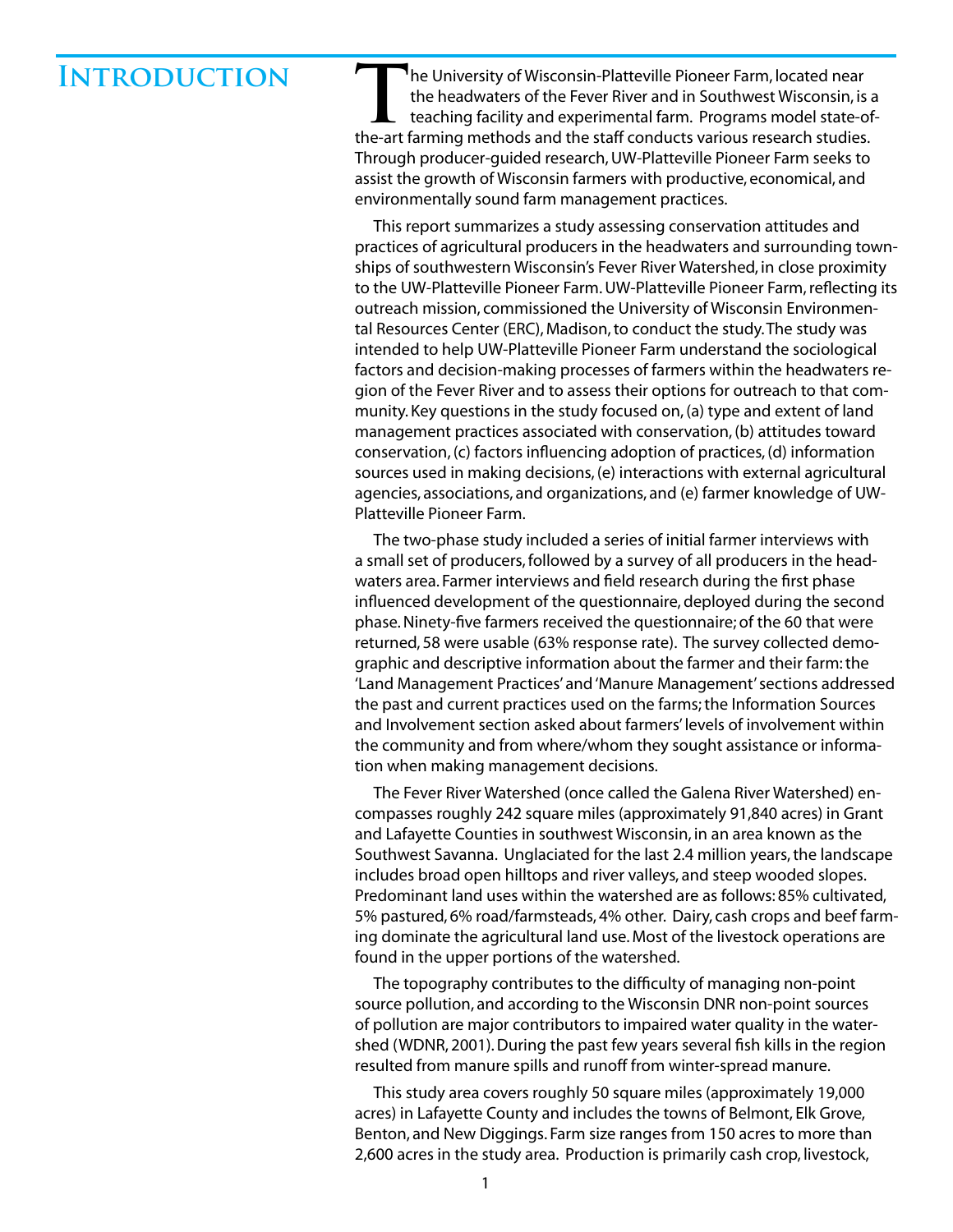dairy or combinations thereof. The study did not engage the Amish communities farming in or near the area.

The following two sections summarize the research behind this study and explain the methodology used. A description of common themes that emerged from interviews and a presentation of survey findings make up the fourth and fifth sections. The report concludes with a discussion of the potential future direction of Pioneer Farm's outreach efforts.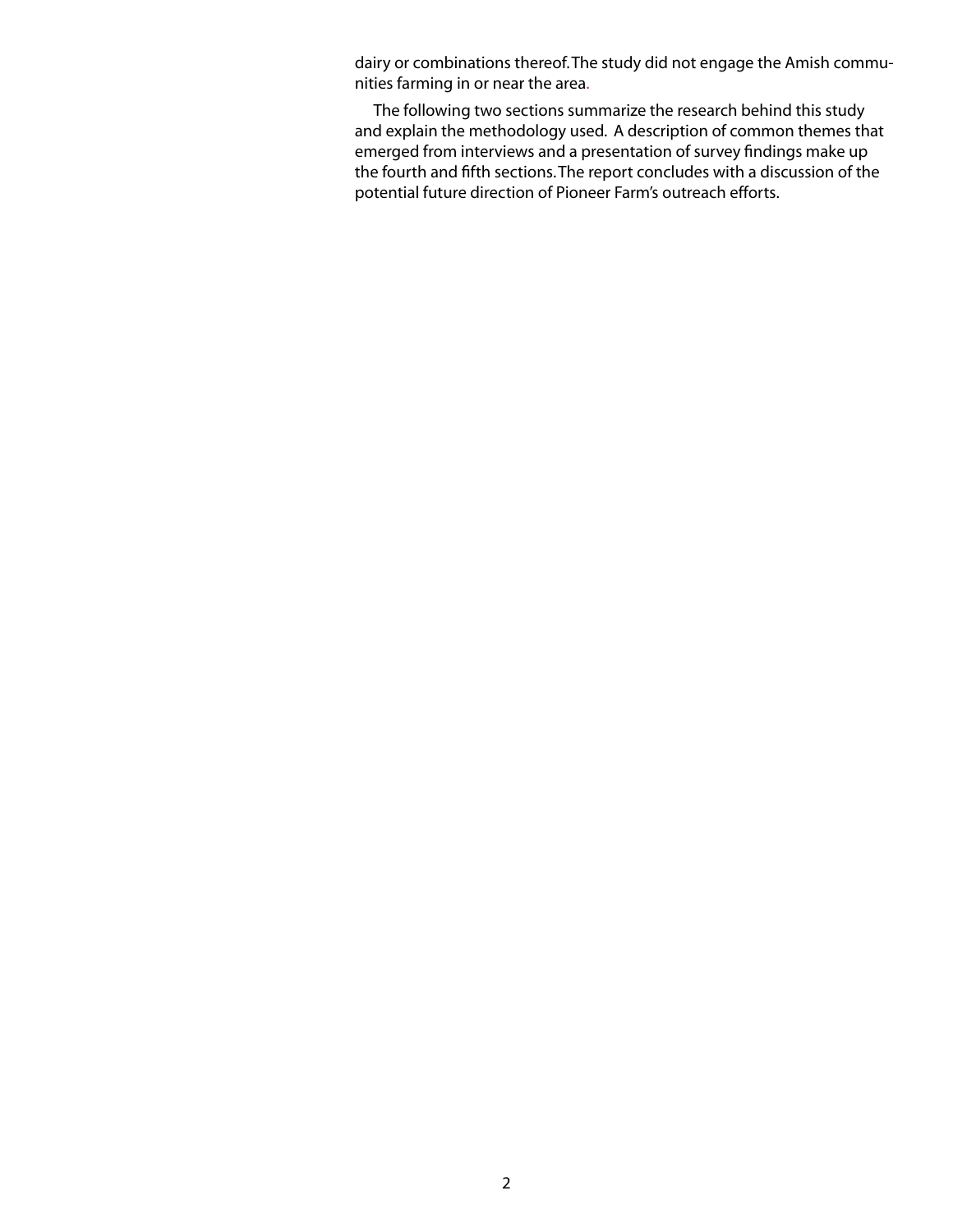# **RESEARCH BASE**

This study is grounded in previous research addressing innovation, behavior, and the adoption of agricultural land management practices. Much existing research builds upon theories regarding the diffusion of new ideas and technologies (e.g. Rogers, 1995; Fliegel, 2001) and theories of behavior change in individuals (e.g. Ajzen and Fishbein 1980; Ajzen 1991). In general, these studies suggest that a substantial percentage of individuals can be persuaded to adopt new technologies but they reinforce that numerous factors, such as knowledge, awareness, capacity, social norms, and individual experiences influence adoption decisions.

Numerous efforts have sought to better understand various aspects of factors affecting adoption of agricultural management practices (e.g., Nowak 1983, Nowak1992, Napier and Bridges 2002, Ervin and Ervin 1982, Traore et al. 1998, Shepard 2005, and Lambert et al. 2006). Consistent with broader explorations of individual and social behavioral choices, this body of research reinforces that generally how and why farmers adopt practices is complex and greatly influenced by individual characteristics and farm specific-factors. In other words, understanding the decision-making processes of farmers involves understanding the interplay of multiple human and geographical factors in specific settings. Studies reinforce the importance of making information available and argue that the delivery of information alone is not sufficient to induce change (Kim et al. 2005; Napier and Bridges 2002; Traore et al. 1998).

Researchers have identified several factors influencing adoption of agricultural management practices. Some studies suggest that education level affects adoption, with farmers with some college being much more likely to adopt than farmers who have not gone to college (Gould et al. 1989; Kim et al. 2005; Wu and Babcock 1998). Farmer age generally has an inverse relationship with adoption of new technology (Featherstone and Goodwin; 1993; Soule et al. 2000); although Kim et al. (2005) found older farmers were more likely to adopt recommended practices.

Farm size is another often-studied farm characteristic, but results are mixed. Some conclude that farm operators of larger farms are more likely to adopt recommended practices (Featherstone and Goodwin; 1993; Feder 1980) while others found no relationship (Traoré et al. 1998; Napier et al. 2000). Lambert et al. (2006) reinforced that operators of small farms and operators not primarily focused on farming are less likely to adopt management-intensive conservation-compatible practices and to participate in working-land conservation programs than operators of large enterprises whose primary occupation is farming. Pampel and Van Es (1977) found that size influenced farmer's adoption of commercial practices with anticipated economic benefits, whereas number of years a farmer had farmed better predicted adoption of practices with anticipated environmental benefits, such as reduced tillage, terracing, and tree planting.

Three other farm characteristics have been shown to shape adoption of practices. Owner-operators are the more likely to adopt than cash renters or share renters (Soule et al. 2000). The type of farm operation has an influence, with greater diversity in farm operation associated with adoption of recommended practices (Fernandez-Cornejo et al. 1994; Kim et al. 2005). Farm income also seems to play a role, with higher income levels correlated with higher adoption rates (Napier et al. 2000; Valentin et al. 2004). In Australia, Cary and Wilkinson (1997) found that both environmental attitudes and economic profitability correlated with the adoption of conservation practices.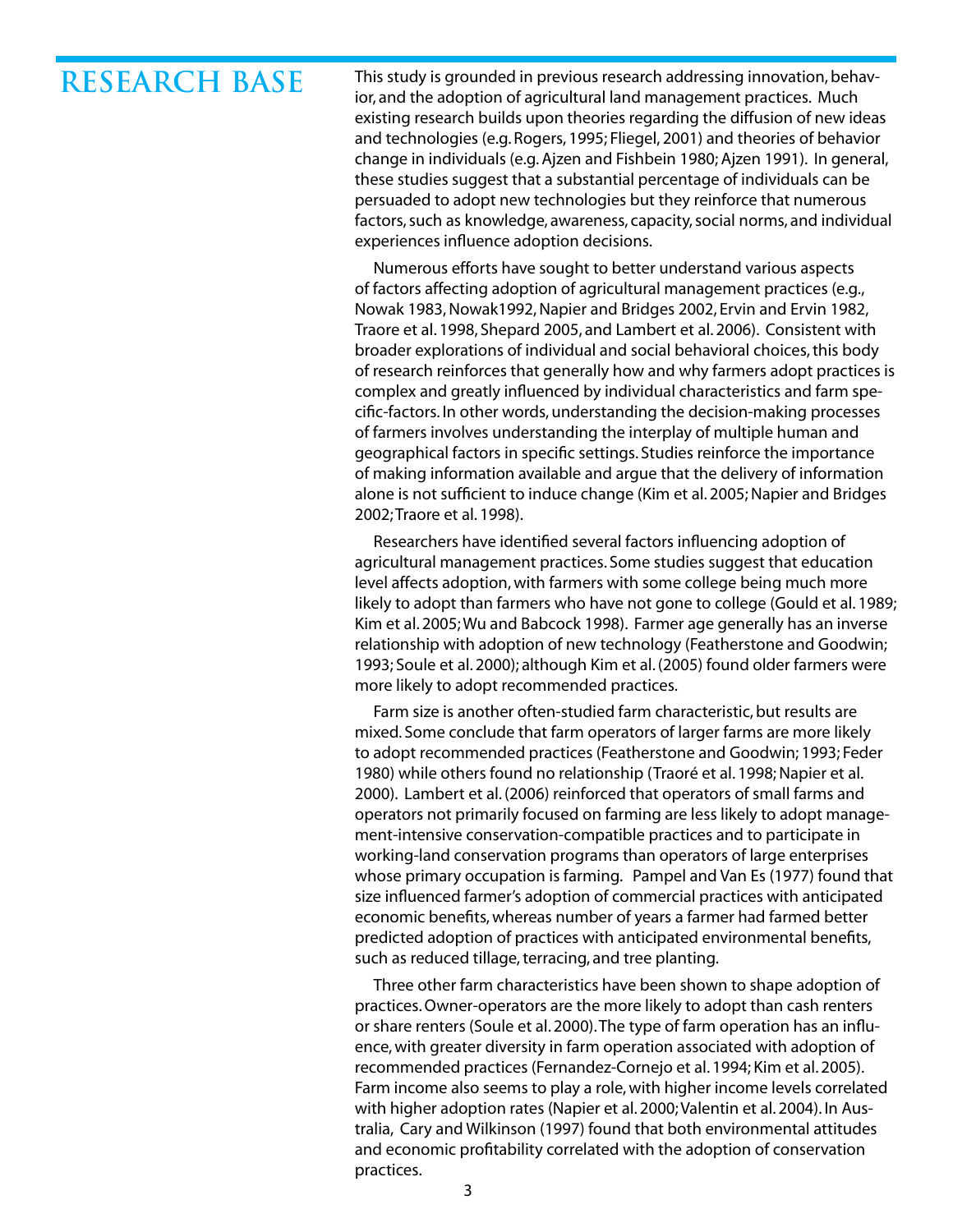Several other factors have been shown to impact adoption of practices: risk-adverse individuals are less likely to adopt practices (Feder 1980; Kim et al. 2005; Napier et al. 1984); farmers dependent on off-farm employment were found to have a negative relationship with adoption (Gould et al. 1989, Lambert et al. 2006); and having a relative "who will continue farming" is found to have a positive relationship with adoption of recommended practices (Napier et al. 2000).

Researchers and educators are challenged to understand the interplay among these factors and identify needs and approaches for specific audiences on specific issues. In developing this project, researchers drew upon factors identified in literature as well as research methods suggested by several other fields. Persuasion communication suggests the critical role of local opinion leaders in decision making and the importance of building effective communication networks with farmers (Dotterer 2004). Social marketing emphasizes the necessity of identifying, understanding, and keeping in mind barriers and obstacles individuals face when adopting specific conservation behaviors (McKenzie-Mohr and Smith1999). Environmental education reinforces the importance of customizing approaches for specific audiences (e.g., see meta-analysis of Best Educational Practices by Stevens and Andrews 2006). Within the conservation field, Nowak and Cabot (2004) argue for focusing research, outreach and technical assistance on very specific agricultural audiences managing particularly sensitive lands. This study incorporated these various concepts in its design, assessment, analysis and recommendations.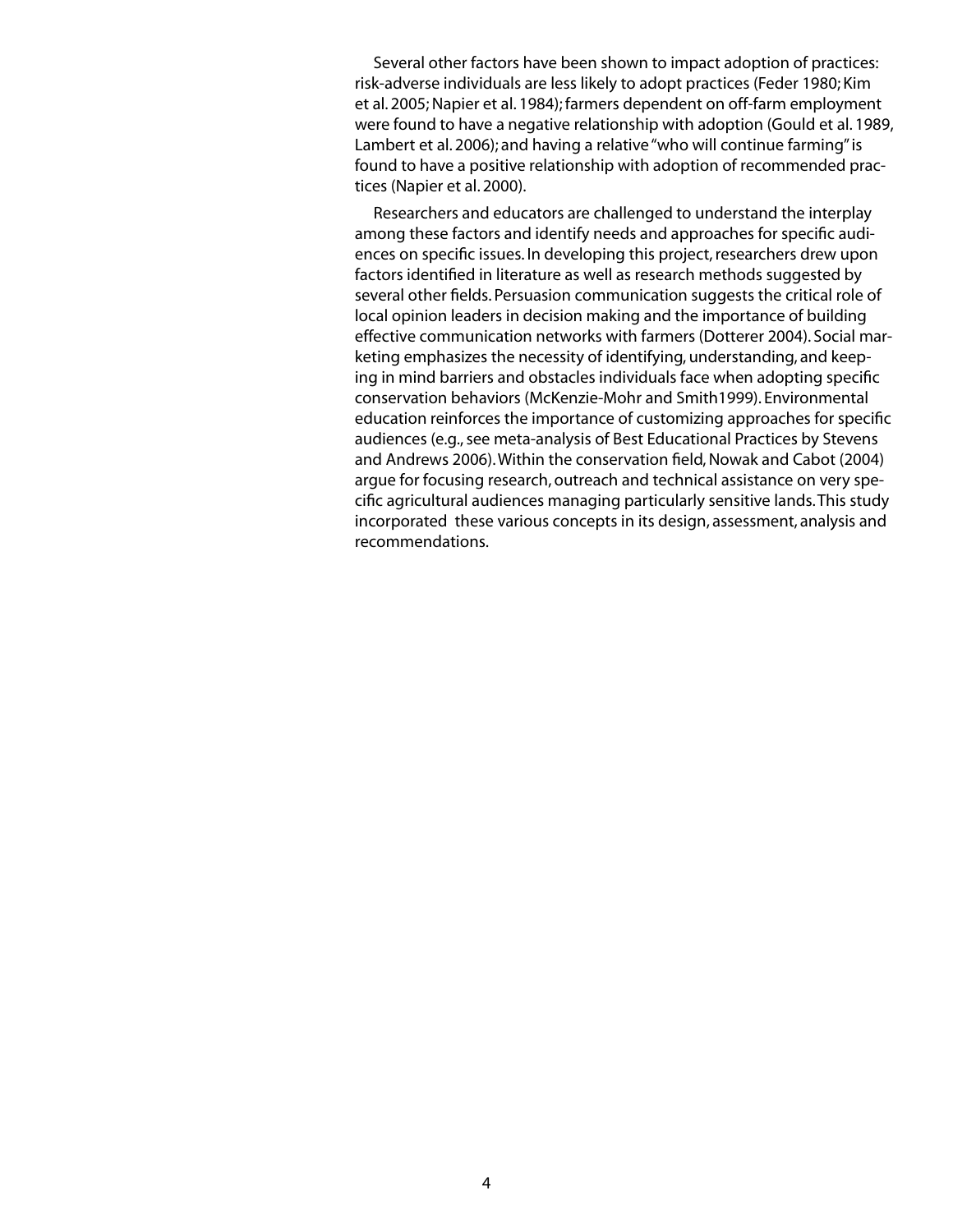## **METHODOLOGY**

*Phase One of this study included literature and document review, stakeholder identification and a series of focused interviews with local producers. Phase Two included a survey of 95 producers near UW-Platteville Pioneer Farm including Phase One field study participants. The field study (Phase One) spanned September 2004 through August 2005. The survey was developed and conducted during early 2006.*

### **Phase One: Exploratory Field Study**

Phase one consisted of a field study with semi-structured interviews as an important data collection method. Prior to conducting personal interviews a focus area was determined, a review of conservation history conducted, and a contact network initiated. Data collection was followed by a content analysis.

#### **Focus Area**

Initial scoping reduced the focus area from the entire 242 square mile Fever River watershed to the headwaters sub-watershed area near UW-Platteville Pioneer Farm and four surrounding towns: Belmont, Elk Grove, Benton, and New Diggings. Phase One concentrated only on a smaller area within the headwaters area and the 25 farmers with riparian property residing therein. This smaller focus area was selected because of its immediate proximity to the Pioneer Farm and to facilitate more detailed discussions with a smaller set of producers.

#### **Conservation History**

Research began by collecting information from agencies involved in conservation efforts in the area. Information from the 1979 Priority Watershed project was taken from the original program and contract files from the Lafayette County Land Conservation Office, as well as from project plans produced by Wisconsin DNR. This information included landscape and water quality descriptions, final participation numbers, the types of conservation practices being implemented, and a list of farmers within the research area.

#### **Contact Networks**

A contact network was considered a vital data collection strategy. Given the relatively small initial study area, and the plan to collect detailed information, Phase One relied on the initiation of contact networks. This involved locating and securing help from individuals who know the area and are acquainted with the farmers to be interviewed. By working with different offices throughout the area, people were found to help make additional contacts with farmers in the focus areas. There were numerous meetings to discuss the research and gain support. During the fall and winter months considerable time was spent developing contact networks. In the end, this strategy demonstrated limited value and time would have been better spent initiating direct contacts with producers.

#### **Semi-structured Interviews**

Eventually, six farmers fully participated in semi-structured interviews. Interviews were intended to be discussions or dialogues. Before each, the farmer was told they give as long a response as they felt the question warranted. This allowed the farmer to be in control of the dialogue and the interview length. Farmers were asked about their land management practices, their attitudes about conservation, where and from whom they seek information, and their knowledge about Pioneer Farm. Most contacts were made during the noon hour or in early afternoon, when farmers were most likely to be coming back in from the field for lunch or to do errands.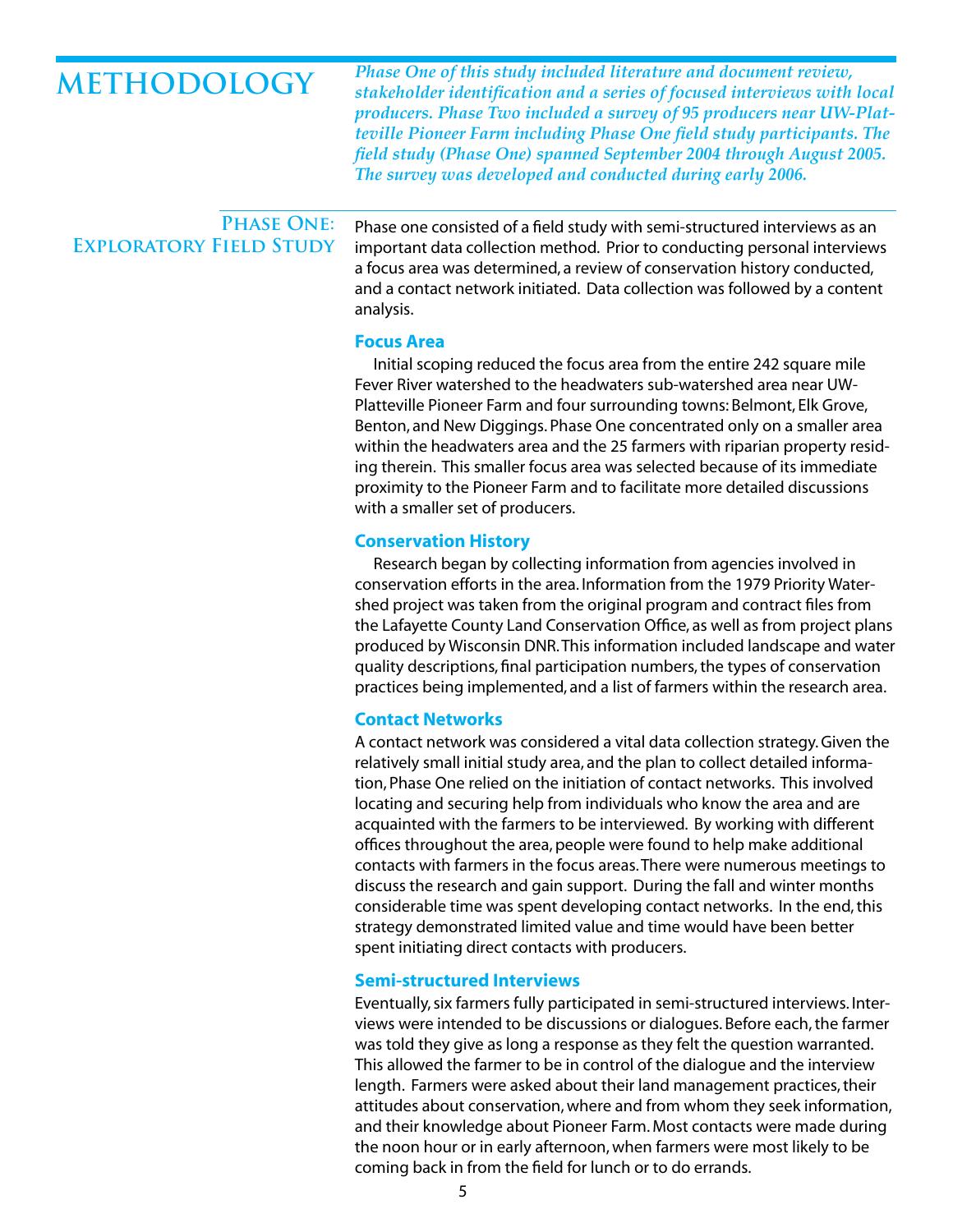#### **Data Analysis**

Initial Phase One analysis involved content analysis by the primary field researcher. Content analysis involves noticing, tracking, and taking into account particular words, phrases or concepts within the data and then developing inferences or statements of meanings (Manning 1994). Analytical matrices were developed from field notes based on interaction with each farmer. Completed matrices were summaries of responses and inferences made by the researcher organized according to research question and farmer. Analysis of each interaction was guided by questions included one asking what, if anything, was learned about any of the initial research questions from the interaction. During analysis inferences resulted both at the level of individual interactions and at the level of all interactions as a group. In addition, inferences were derived about methodology. Phase One provided a helpful foundation for developing Phase Two, but did not produce the detailed field-level data originally intended. If repeated, the approach should be more tightly structured and focused on specific conservation decisions.

#### PHASE TWO: **Survey Methodology**

The survey consisted of 53 questions that were grouped into eight sections (see Appendix B). Each section addressed a distinct category of interest to the study. The 'About Your Farm' and 'Information About You' sections collected basic demographic and descriptive information regarding the farmer and the farm operation. The 'Land Management Practices' and 'Manure Management' sections addressed the past and current practices utilized on the farms. The 'Information Sources and Involvement' section contained questions about farmers' activity levels within the community and from where/whom they seek assistance or information during the decision making process. More details about selection of survey recipients, survey administration, response rate, comparison with non-respondents and data analysis follows.

#### **Selecting Survey Recipients**

For purposes of this survey farms are defined as any property with the primary purpose of producing agricultural products, of any type, for sale and/or trade, for profit, regardless of size of property or net profit. Given the desire to focus on farm operators within close proximity to Pioneer Farm, selection began with a census of all farm operators within a pre-determined geographical area. A population of known farmers from a geographical area was selected and mailed a survey. The geographical area from which the population is drawn encompasses all or parts of four different towns: Belmont, Benton, Elk Grove and New Diggings. The northern most point of the area begins at the SE Quadrant of S8 T3 R1 and the SE and SW Quadrants of S9 T3 R1 in Lafayette County, with the southern most point ending at the SW and SE Quadrants of both S33 T2 R1 and S34 T2 R1 in Lafayette County. The overall area is roughly 48 square miles, with the furthest point from Pioneer Farm at approximately 10 miles in a SSE direction.

The Lafayette County Treasurer's Office provided a comprehensive list of names and addresses within this area. Legal property descriptions from this list were cross-referenced with the Lafayette County Plat Maps to determine farmers' locations. Once the complete list of names and addresses was established, meetings with clerks for each of the four towns were conducted to verify the actual farm operators. Ninety-five farmers received a mailed survey as follows: from Belmont, 5; Benton, 20; New Diggings, 10; and Elk Grove, 55.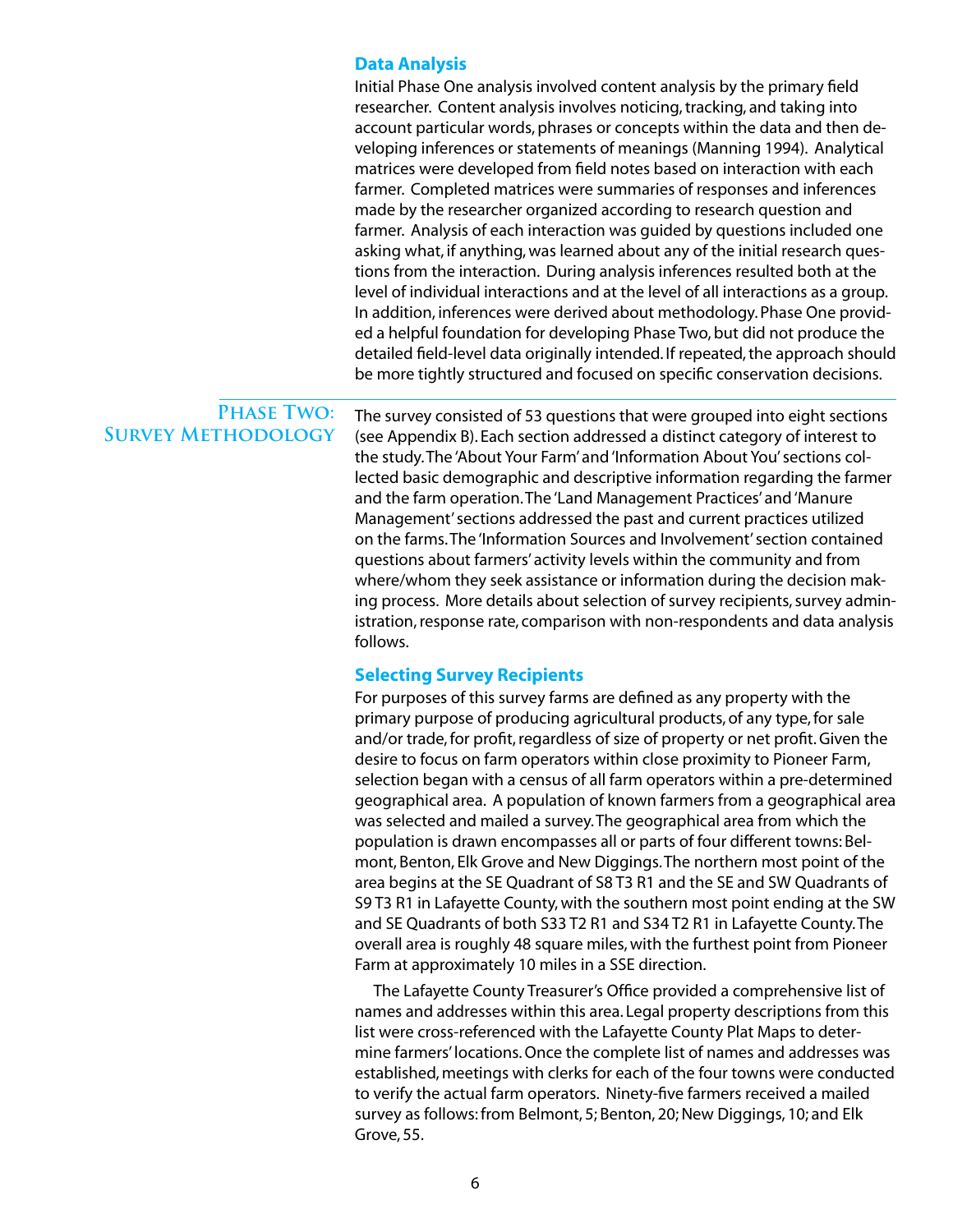#### **Survey Administration**

Using Dillman's recommended procedures, a series of letters and two rounds of the survey were sent in order to garner the highest response rate possible (Dillman, 2000). An advance letter that explained the purpose of the study and gave details about the upcoming survey was sent on January 9, 2006, to all 95 farmers. The first survey along with an additional explanatory letter followed on January 19. On January 26, a reminder letter about the study was sent to all farmers, encouraging them to complete the survey. Each farmer was assigned a unique identification number and surveys were labeled correspondingly. Returned surveys were marked in a tracking database to ensure that farmers who had already completed the survey didn't receive the reminders or the second round of the survey. In much the same as the first round, the second survey mailing was sent on February 11, with the second and final reminder letter being sent on February 17.

#### **Response Rate**

Ninety-five farm operators received the survey. One was returned with an incorrect address label and was eliminated after it was learned that the individual had retired. Thus, the final surveyed population consisted of 94. A total of 60 surveys were returned, a 63% response rate. One individual refused to complete the survey and another survey was too incomplete to be included. Thus, 58 usable surveys were available for analysis.

#### **Comparison with Non-respondents**

Thirty-four farmer operators did not return a completed survey. To check the extent those who responded represent the total intended surveyed population and to identify any potential major discrepancies between those who responded and those who did not, a brief review of acreage and township of residence was conducted.

For survey respondents, managed acres run from a low of 32 acres to a high of 5,000 acres., with an average of 561 acres. Data from the County Tax Auditors office show that non-respondents owned from 6 to 967 acres, with an average of 261 acres. Response rates from specific towns were adequate.

#### **Analysis**

Two types of analysis were performed using SPSS, a common statistical software program. In the first, central tendencies were identified and inferences were made using descriptive statistics. Mean scores, ranges and standard deviations for each question allowed for the identification of possible sub-groups. Sub-groups were defined by response patterns and/or farmer characteristics. The analysis indicated that there were no distinct sub-groups with easily discernible characteristics or response patterns. This prevented any study of correlations between sub-groups using inferential statistics.

Given the lack of sub-groups in the data, the main focus of the second analysis was on individual cases. The second analysis was an "outlier analysis" used to identify differences between survey respondents occupying the extremes of a normal bell shaped distribution. High and/or low outliers on individual survey questions were identified and their responses across a select number of remaining questions were further scrutinized. Specifically, this analysis involved comparisons on farm size, gross net product, herd size, operation type and total managed acreage.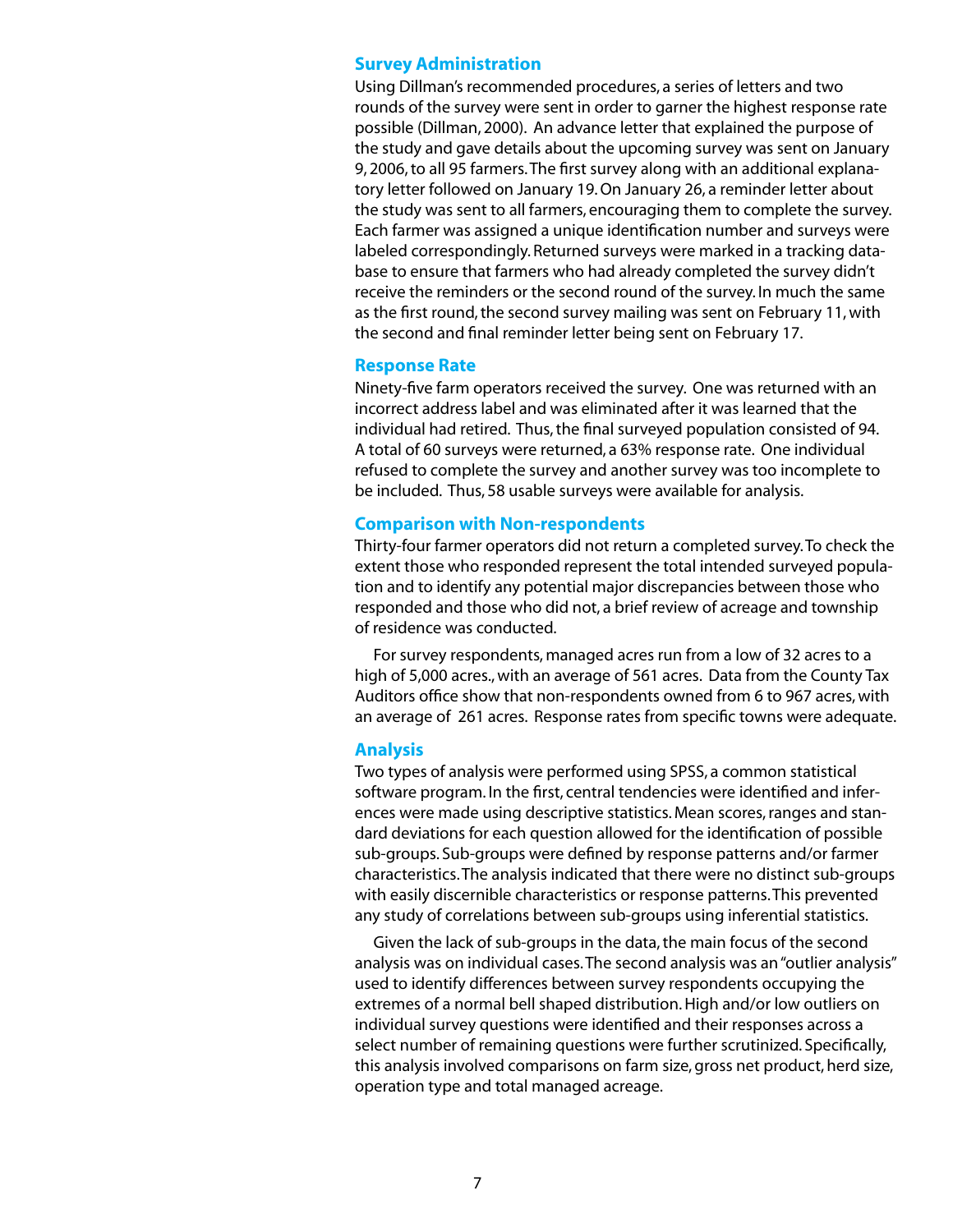A "high outlier" refers to farmers whose responses place them at the extreme positive end of a response range or scale of items. A "low outlier" refers to farmers whose responses place them at the extreme negative end. Outliers were grouped according to "high" or "low." For questions with distinct high and low outliers, analyses focused on comparisons of the mean scores between "high" and "low" groups. For questions where only one type of outlier was present, either high or low, the mean score of the outlying group was compared to that of the entire population. Outlier analyses did not identify meaningful distinctions between groups.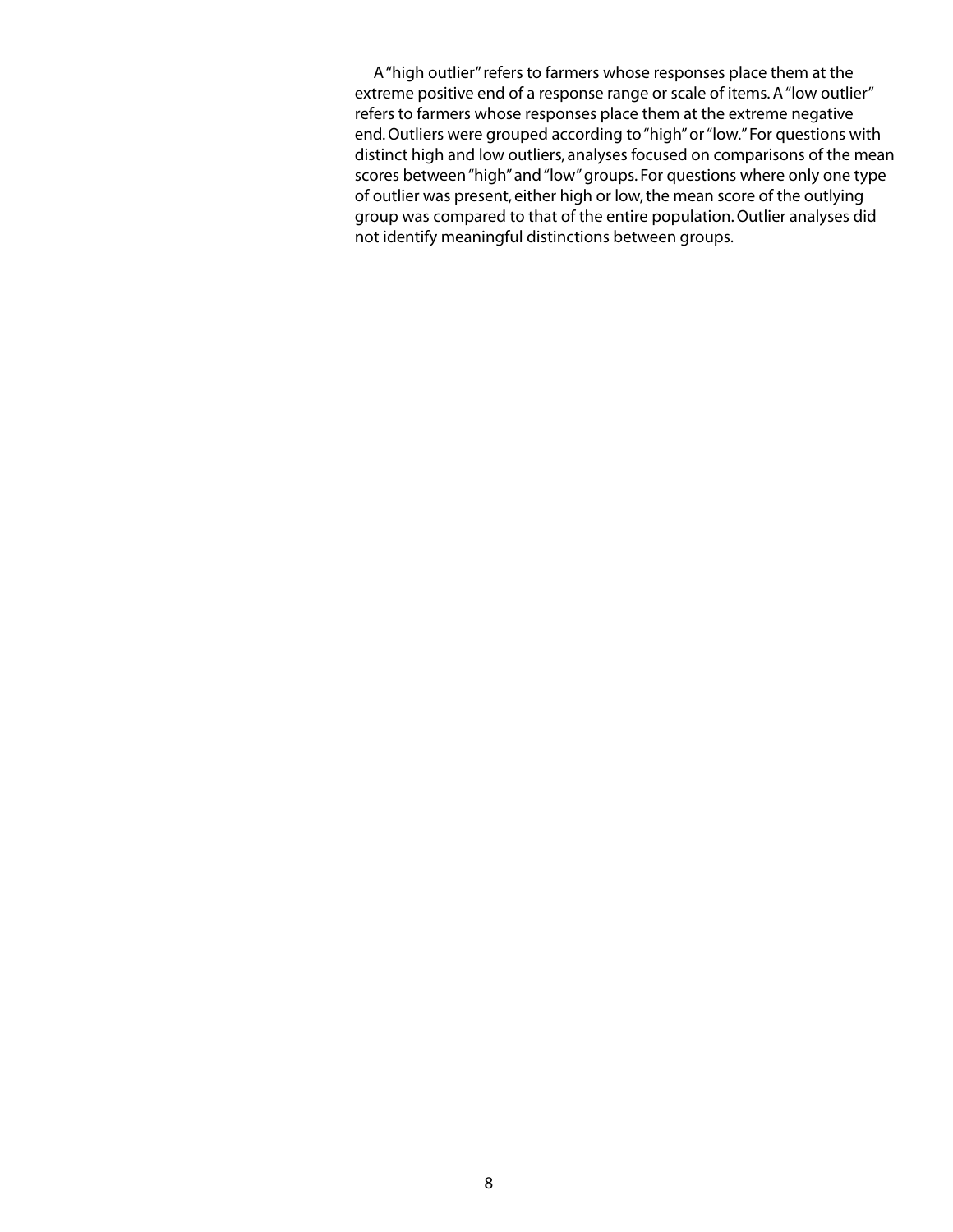# **Themes from the FIELD STUDY**

Several themes emerged during the semi-structured interviews in Phase One. Themes are common beliefs or statements among participants that cannot, with great confidence, be generalized to the entire population of farmers. However, they do provide insights that can influence further thought and study. The themes revealed farmers' knowledge of Pioneer Farm, while providing insights about their information seeking behaviors, insights about farmers' views and attitudes about conservation, and farmers' insights about land management practices.

#### **Landowners Definition of Conservation**

Farmers as a group did not articulate a clear and consistent concept of conservation. That is, the analysis did not show any clear views or a holistic construct of how farmers perceive and define conservation. However, on some level, all farmers conveyed a general understanding that conservation practices affect the environment and benefited their land. Field crop residue management was mentioned most frequently; stream bank protection was also mentioned. Farmer responses suggest that individual constructs of conservation are linked to specific practices. For example, a farmer after mentioning that his farm was 100% no-till noted that he was "conservation minded."

#### **Attitudes about Conservation**

Interactions with the farmers suggest that conservation is not a primary factor in their management decisions. However, farmers mentioned specific types of practices that they follow. Soil erosion and chemical pollutants were the two major topics of discussion. Farmers spoke about conservation across their farm as well as on a site-specific basis. For example, a farmer who raises livestock discussed a conservation method minimizing total acreage used to grow feed grain and not how specific sites on the farm were affected through raising livestock. A few of the repeated contacts specifically addressed "organic farming" as a method of conservation. Another noted that the waterways were "left alone" or not planted to reduce erosion.

No clear messages emerged regarding farmer attitudes about costs of conservation. Farmers appeared aware that not implementing conservation methods resulted in environmental costs and potential for fines associated with regulations. However, no specific costs or regulations were mentioned.

#### **Where Farmers Seek Information**

All responses indicated farmers seek out information. They gather information both from their own experiences and from a variety of sources (print media, opinion leaders, external agencies, crop consultants, farm co-ops, etc.). Farmers listed colleagues, friends and business associates as sources of information. They also indicated that they received a number of publications, trade magazines and newspapers.

Responses also indicated that if questions arose regarding conservation practices, most farmers would seek advice from the "Darlington office", without mentioning any specific agency housed there. The "Darlington office" consists of various agencies, including the Farm Services Agency, Lafayette County Land Conservation Department, and the Natural Resource Conservation Service, that are located in one central building in Darlington, Wisconsin.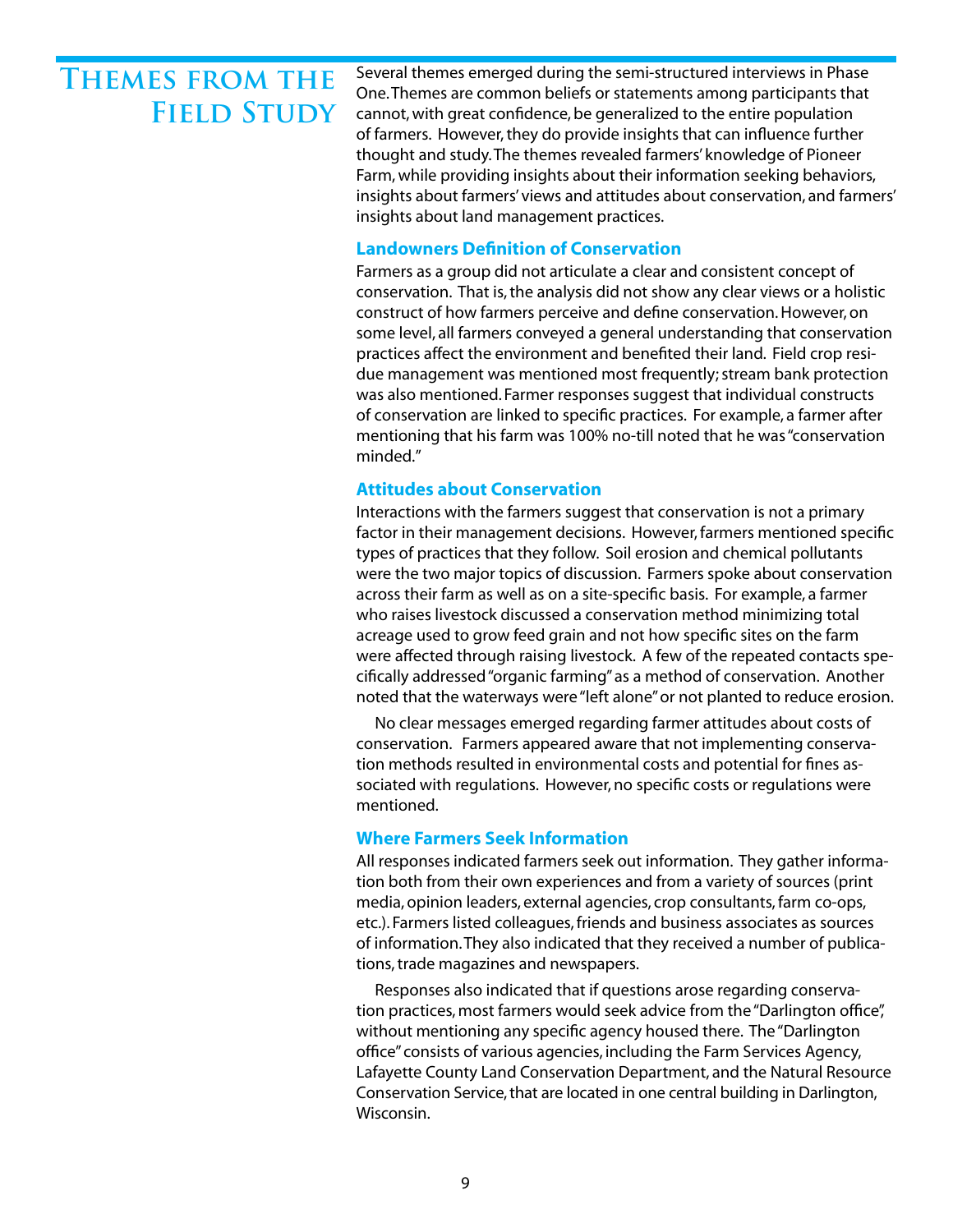#### **Landowner Attitudes About Pioneer Farm**

Farmer responses suggested a general lack of knowledge about Pioneer Farm and, specifically, the types of research being conducted there. Discussions suggested an overall feeling of ambiguity about Pioneer Farm, farmrelated research and its value for them.

In most interactions there weren't any clear statements, voice inflections, or gestures that indicated either approval or displeasure with Pioneer Farm. Once again there seems to be an overall feeling of ambiguity in the attitudes of the farmers toward Pioneer Farm. The primary researcher assumed that a close proximity to Pioneer Farm would be a factor in shaping attitudes. Interactions suggested this was not the case.

There were strong indications that few of the farmers would contact Pioneer farm seeking information. Limited levels of knowledge about Pioneer farm coupled with ambiguity about its mission and purpose seems to be affecting how farmers are assessing the benefits-potential of collaborating with Pioneer Farm.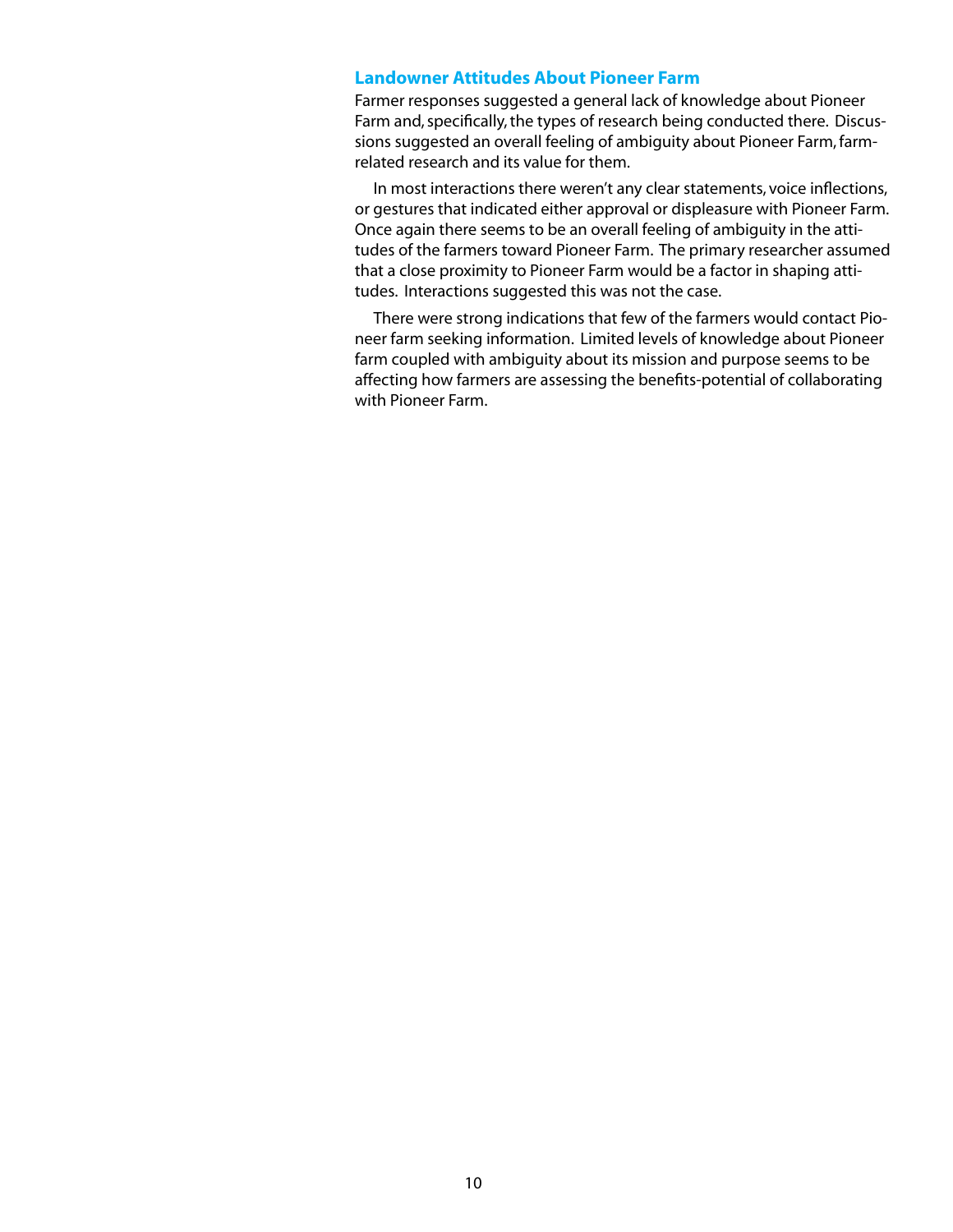| <b>SURVEY FINDINGS</b>                         | Analysis of survey data resulted in 21 findings, which fall into the eight<br>categories presented below. Findings are defined as credible inferences de-<br>rived from intensive analysis of survey data. The additional outlier analysis,<br>(study of sub-groups of extreme responses on certain questions) resulted in<br>no additional findings. Instead, this further analysis suggested that on issues<br>related to farm size, gross net product, herd size, operation type and total<br>managed acreage, farmers with "outlier" responses were similar to other<br>respondents |
|------------------------------------------------|-----------------------------------------------------------------------------------------------------------------------------------------------------------------------------------------------------------------------------------------------------------------------------------------------------------------------------------------------------------------------------------------------------------------------------------------------------------------------------------------------------------------------------------------------------------------------------------------|
| <b>GENERAL OVERVIEW</b>                        | Most farmers in the study area were fifty or older and had farmed for a num-<br>ber of years; nearly half expected that ownership would remain in the family.<br>Most are operating a medium-size farm using barn, lot and pasture arrange-<br>ments as they produce dairy (herd size averages 127) and beef. Some only<br>produce cash crops and a few manage large hog operations. Most describe<br>their operations as both family farms and businesses.                                                                                                                             |
|                                                | The land management practices used most often are (a) crop rotation,<br>(b) grass waterways, (c) crop residue management, and (d) contour farming<br>and strip cropping. About a dozen use managed grazing and have installed<br>riparian buffers. Most of those with dairy or beef operations do not store<br>manure and haul daily and throughout the year.                                                                                                                                                                                                                           |
|                                                | Most producers appear to be somewhat positive toward conservation<br>in general but prefer organized efforts that encourage farmers to volun-<br>tarily adopt best management practices to additional legislated rules and<br>regulations. Cost related to adopting a conservation practice was the most<br>frequently reported obstacle to adopting conservation practices. Most farm-<br>ers think that their practices have minimal negative environmental effects<br>within their townships. A handful participate in cost-sharing reimburse-<br>ment programs.                     |
|                                                | Most farmers used multiple sources of information during the last three<br>years to assist them when making decisions about how to manage their<br>land. The relatively infrequent use of typically cited sources (farm organiza-<br>tions, agencies, friends, family, etc) raises questions about what influences<br>decisions about land management practices.                                                                                                                                                                                                                        |
|                                                | A small core of farmers was civically engaged and attended various<br>public, organization, or associations meetings or contacted a public elected<br>official during the last year. The overall trend among respondents is infre-<br>quent attendance at public and organizational meetings and infrequently<br>contacting an elected official.                                                                                                                                                                                                                                        |
|                                                | Attitudes toward different types of agricultural research and entities that<br>conduct research are neither extremely positive nor negative. Instead, most<br>surveyed farm operators view such research and those producing it as be-<br>ing at least "somewhat helpful". A handful of those completing the survey<br>consider their farm operations to be "research-based".                                                                                                                                                                                                           |
| <b>FARMERS COMPLETING</b><br><b>THE SURVEY</b> | Knowledge about Pioneer Farm, its programs and research is relatively<br>low. Reading a printed newsletter is the most likely activity most farmers<br>would do to learn more about Pioneer Farm. A more detailed account of<br>survey responses follows.                                                                                                                                                                                                                                                                                                                               |
|                                                | Farmers are male, most are 50 years or older and nearly half the house-<br>holds have a family member with an off-farm job. Nearly half report<br>that a family member will continue operating the farm after they retire<br>or quit farming.                                                                                                                                                                                                                                                                                                                                           |

11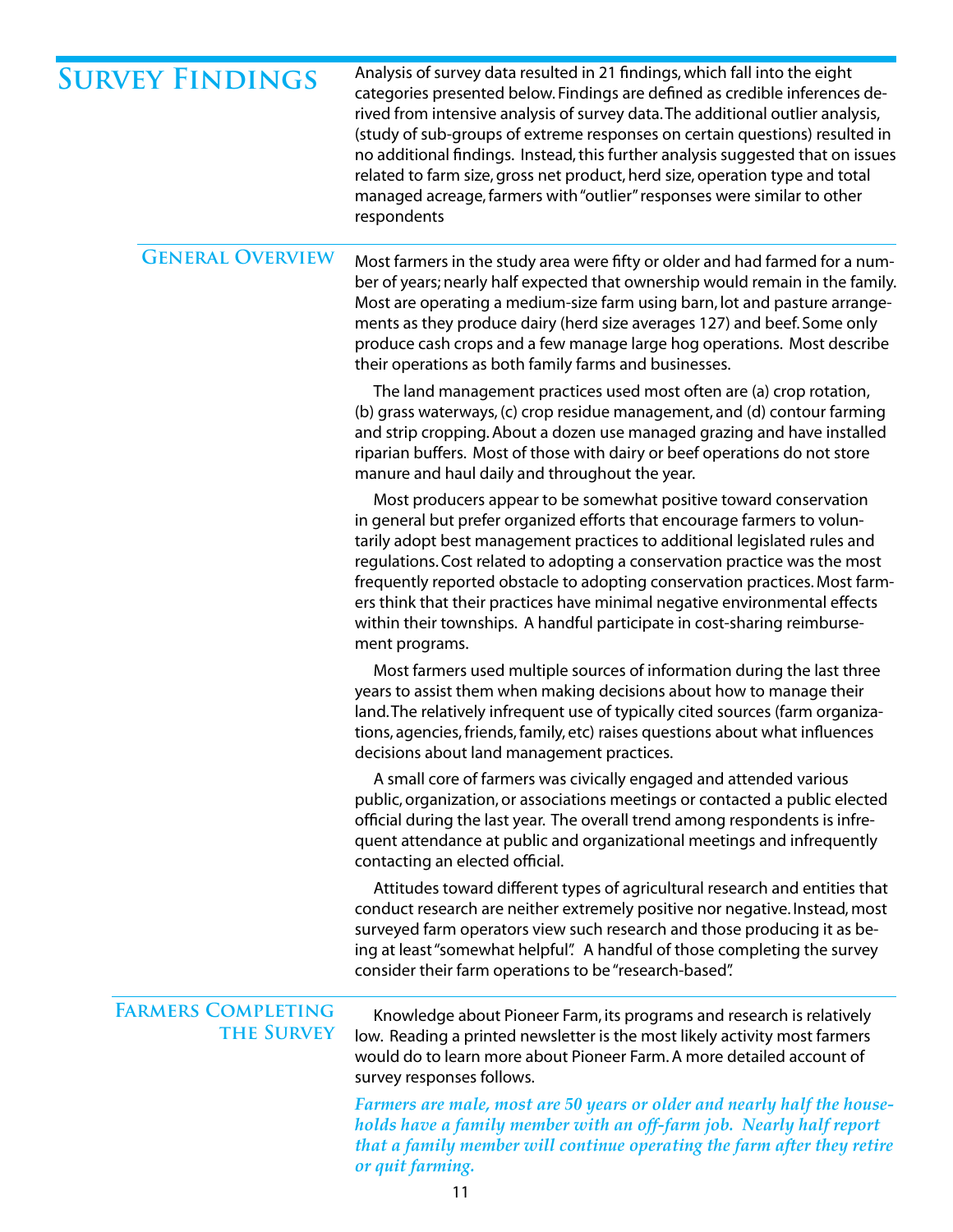Mean age is 51 and with 64% between the ages of 43 and 61 (see Table 1). All but three have a high school degree, with sixteen (28%) completing some post-secondary education and nine (16%) having earned a college degree. Slightly more than half of the represented households have an adult member with either a full-time or part-time off-farm job contributing to the total annual income or used to provide health benefits.

#### *Operators have been farming for a long time on family-owned farms. Most are the sole owners and operators; a few are in partnership with a family member. Many view their operation as a "family farm" and as a "business".*

Average tenure is 24 years and ranges from a low of five years to a high of 65 years. Twenty-six operators (45%, N=58) range have been farming between 26 and 40 years. Approximately 62% report that the farm has been previously owned by a family member for an average of 65 years, ranging from low of six years to a high of 158 years. Seventy percent are the sole owners and operators with 20% in a partnership with a family member. None respond as having a partnership with a non-family member and only a few are legally incorporated. (see Table 1)

Nearly 81% chose "family farm" from a list of twelve phrases describing types of farm operations. The second most frequently selected phrase was "business" (56%). Seventeen farmers provided information about significant changes they made since farming at their current locations and most reported changes affected production.

| <b>Category</b>                                  | <b>Average</b> | <b>Minimum-Maximum</b> | N     |
|--------------------------------------------------|----------------|------------------------|-------|
| Age                                              | 51             | 25-92                  | 56    |
| Years farming at<br>current location             | 24             | $5 - 65$               | 58    |
| Years of family<br>ownership                     | 65             | $6 - 158$              | 33    |
| Acreage                                          | 561            | 30-5,000               | 55    |
| Dairy herd size                                  | 126            | 35-415                 | 56    |
| Beef herd size                                   | 219            | $1 - 900$              | 56    |
|                                                  |                |                        |       |
| <b>Category</b>                                  | Yes $(% )$     | No (%)                 | N     |
| Farm legally<br>incorporated                     | 18             | 79                     | $57*$ |
| Raised and sold cash<br>crops in 2005            | 68             | 32                     | 57    |
| Belongs to ag. organi-<br>zation or assocaiation | 52             | 48                     | 56    |

#### **Table 1.**

#### *Most farms in this study are medium-sized, based on total acres and gross farm income. This is larger than the average farm in Lafayette County and statewide.* **Farm Operations**

Farm size averages 561 acres (median  $=$  315, Mode  $=$  200) and acreage ranges from 30 to 5,000 acres. A medium-size farm is sometimes defined in the literature as being between 180 and 999 acres, and grossing \$50,001 to \$249,999 (SAFI, 2006). According to the 2002 Agricultural Census, the average farm in Lafayette County is 284 acres and according to 2004 state data, the average Wisconsin farm is 203 acres (USDA, 2006). Nearly 40% of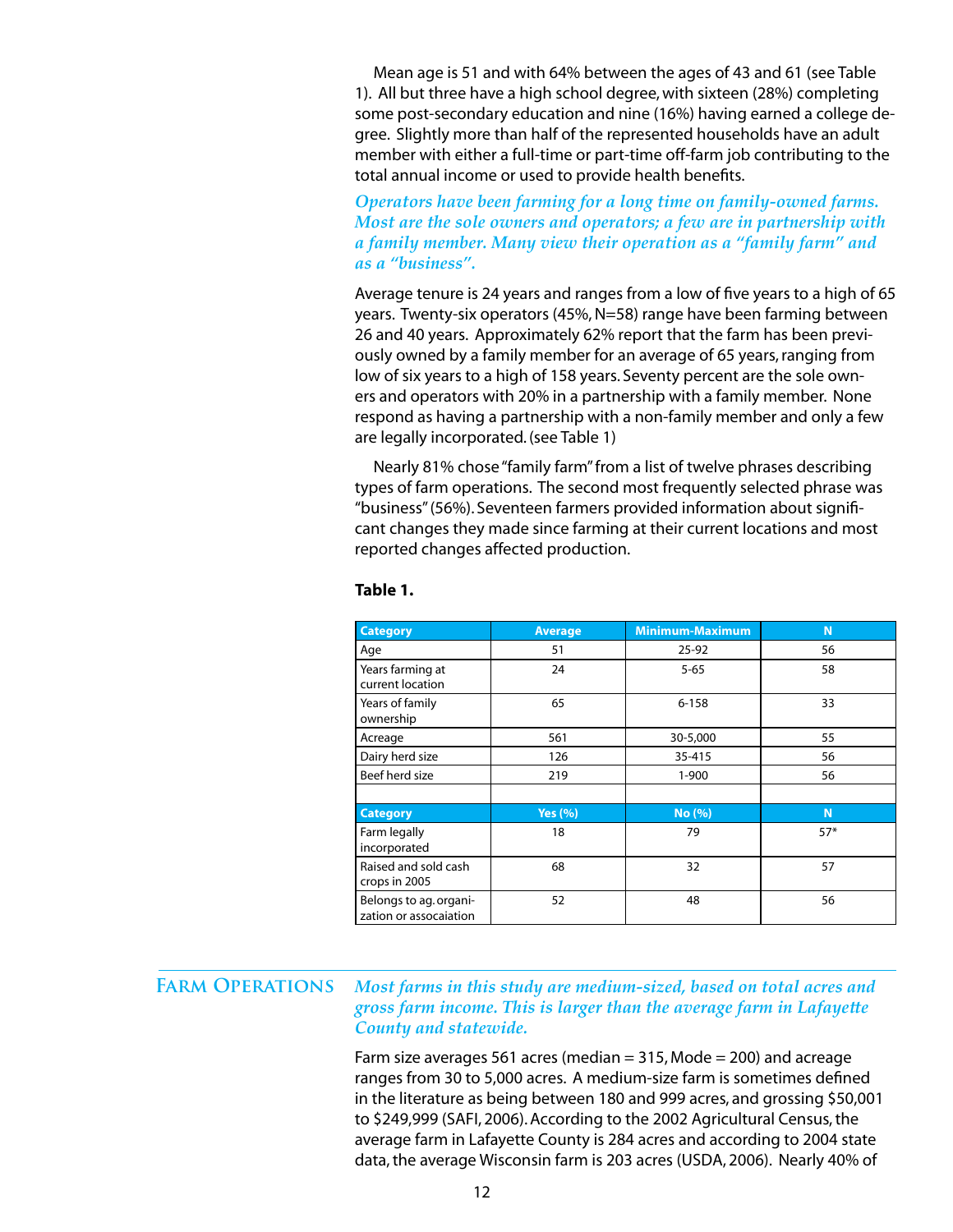operators reported the products they sold in 2004 yielded from \$100,000 to \$249,999 gross, 21% checked options ranging from \$250,000 to \$499,999, 20% reported value of products sold as being less that \$99,000 and 19% reported value of products sold as being \$500,000 or more.

#### *Most farms are dairy, beef, or a combination. The number of dairy cows is higher than the state average. Raising and selling cash crops is prevalent. A few raise hogs and one is a large operation.*

Twenty-four farm operators (43%, N=56) have milking cows (including dry cows and cattle) with the average herd size being 126. Herd size ranges from 35 to 415 cows. This compares with 2001 research showing that 85 percent of the state's dairy operations numbered fewer than 100 milking cows (PATS, 2006). This same research also showed that farms milking between 100 and 199 cows accounted for almost 10 percent of farms.

Thirty-two farmers (57%, N=56) raise beef cattle (average number 218; range, 1-900). Thirty-nine reported that they raised and sold cash crops in 2005 involving an average of 477 acres. Four of the 56 responding farmers raised hogs with the low being 600 and the reported high of 10,000. Threefourths of the 24 farmers with dairy herds and nearly 90% of farmers raising beef cattle use a combination of barn, barnyard and pasturing.

#### *Frequently used land management practices are: (a) crop rotation, (b) grass waterways, (c) crop residue management, and (d) contour farming and strip cropping.*  **Land and Manure Management Practices**

Ninety-six percent (N=55) reported using crop rotation while 91% (N=55) reported using grass waterways, 85% (N=52) crop residue management and 69% (N=54) were using contour farming and strip cropping. Used less were crop cover (43%) and contour buffer strips (30%). Thirteen reported planting trees, 12 reported using managed grazing and 11 riparian buffers. Eight or fewer farmers reported using a wildlife food plot, managed or restored a wetland, or managed and restored a woodlot. (see Figure 1)



#### **Figure 1.**

13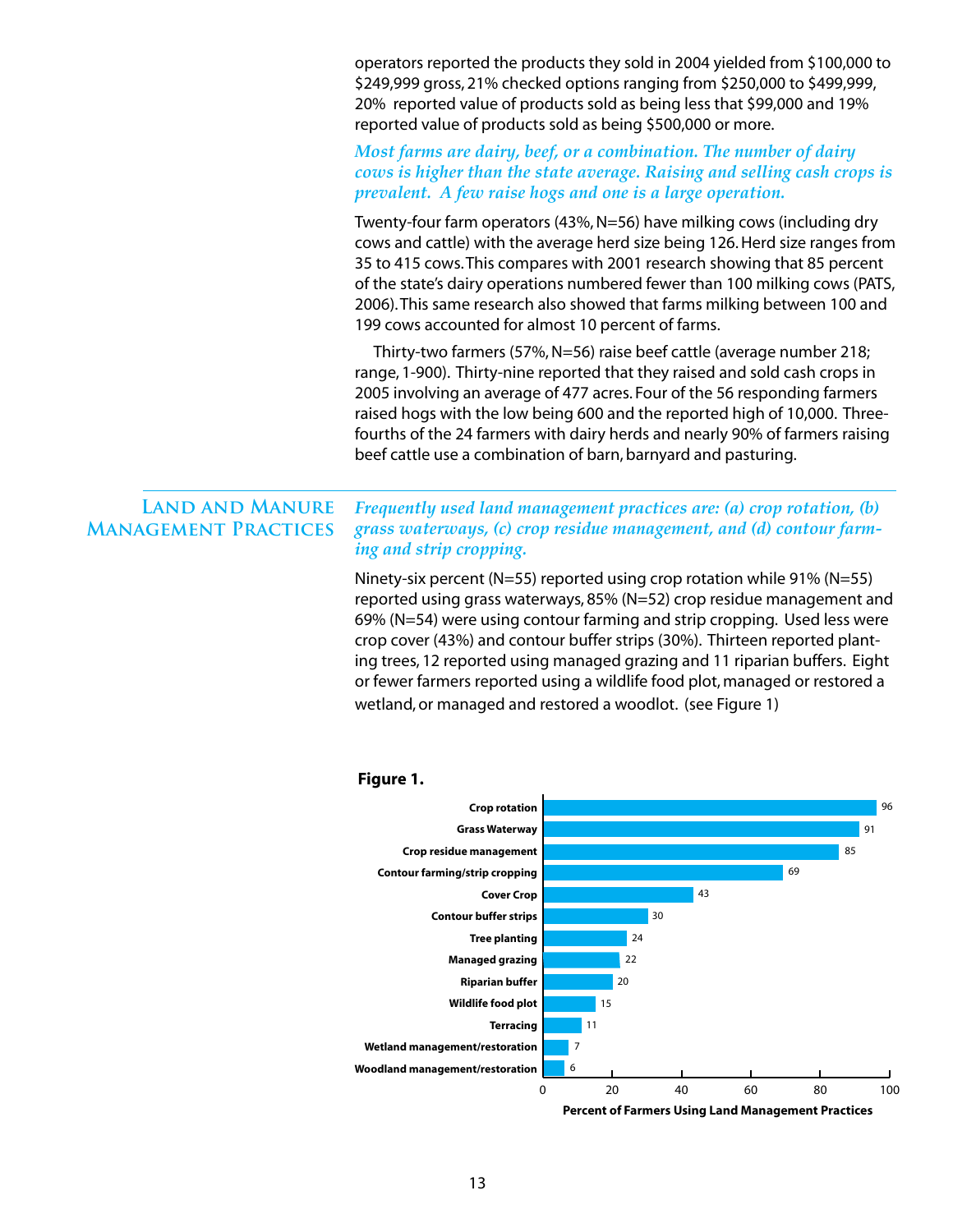#### *Multiple factors were considered important when farmers made a decision to use a land management practice.*

Farmers generally considered six factors as being equally important when making a decision: (a) cost, (b) their own views about effectiveness, (c) easy fit with farming methods, (d) conservation benefits, (e) affects on productivity, and (f) anticipated profits. Factors considered as being less important were (a) ease/difficulty of learning what's required by the practice, and (b) availability of cost-sharing.

#### *Farmers indicated little storage of manure with daily hauling and spreading.*

A total of 44 farm operators manage farms that produce manure and half of these say that they "don't store it and haul and spread often". Of the remaining 22 farm operators, 16 (36.4%) indicated that they either "pile it on the ground" or "use a walled enclosure." None of the farmers indicated that they store manure "in an above ground tank."(see Figure 2)



Farmers hauling and spreading manure often do so year-round, including during the months of January, February, and March. Nearly 73% of responding farmers report spreading during these three months. (see Figure 3)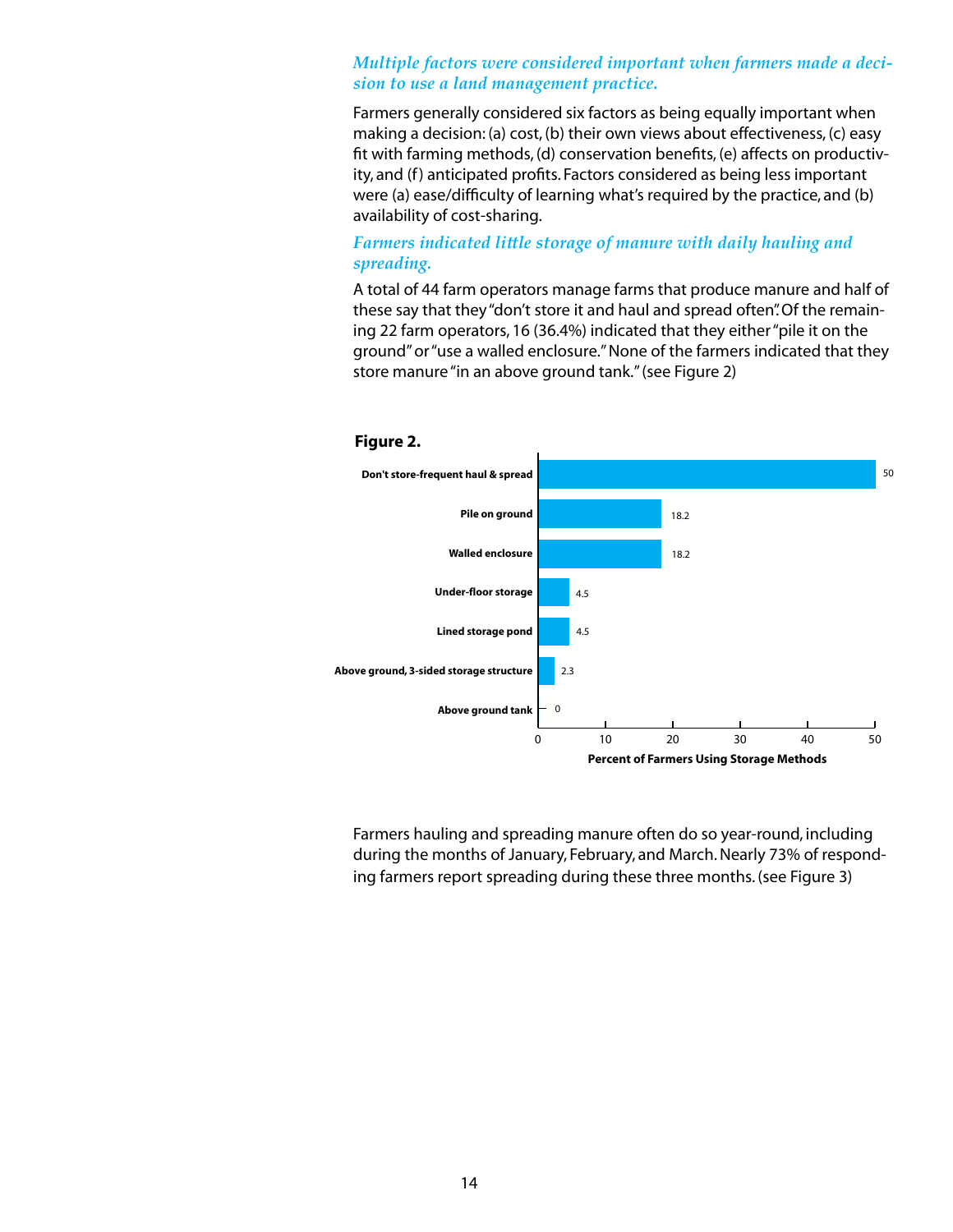

### **Other Farm Practices and Participation in Cost-sharing Programs**

*Many farmers have written conservation plans and some have written nutrient management plans. Few farmers have written manure spill management plans.*

While a majority of farmers (67%) say they have a written conservation plan 7 of 50 (approximately 14%) report having a written nutrient management plan for applying manure and commercial fertilizer on their farms (see Figure 4). Nearly 94% (N=48) do not have a written manure spill emergency plan.

*Few farmers with grazing cattle and a stream or water body on their land keep cattle out of streams and off shorelines.*

Two of the 39 farmers who graze cattle and have a stream or water body on their land keep cattle out of the stream banks and shorelines through fencing or some other way.

*Responses indicate low rates of participation in cost-sharing reimbursement programs.*

Six or 15% of the farmers (N=54) indicated that they participated in a cost share program. Indicated practices involved barn yard run-off, tree planting, riparian buffers, and stream banks. All six farmers were involved in the Conservation Reserve Enhancement Program (CREP).

*Most farmers favorably view organized efforts that encourage voluntary adjustment of land management practices to protect and improve environmental conditions. Farmers are split regarding their support of additional laws and regulations.* 

Collapsing the original response scales  $(1=$ Strongly oppose,  $2 =$ Oppose, 3= Favor and 4=Strongly favor) into the broader categories of oppose and favor showed support for organized voluntary efforts to protect and improve stream quality, water quality, soil quality, trees/woodlots, wetlands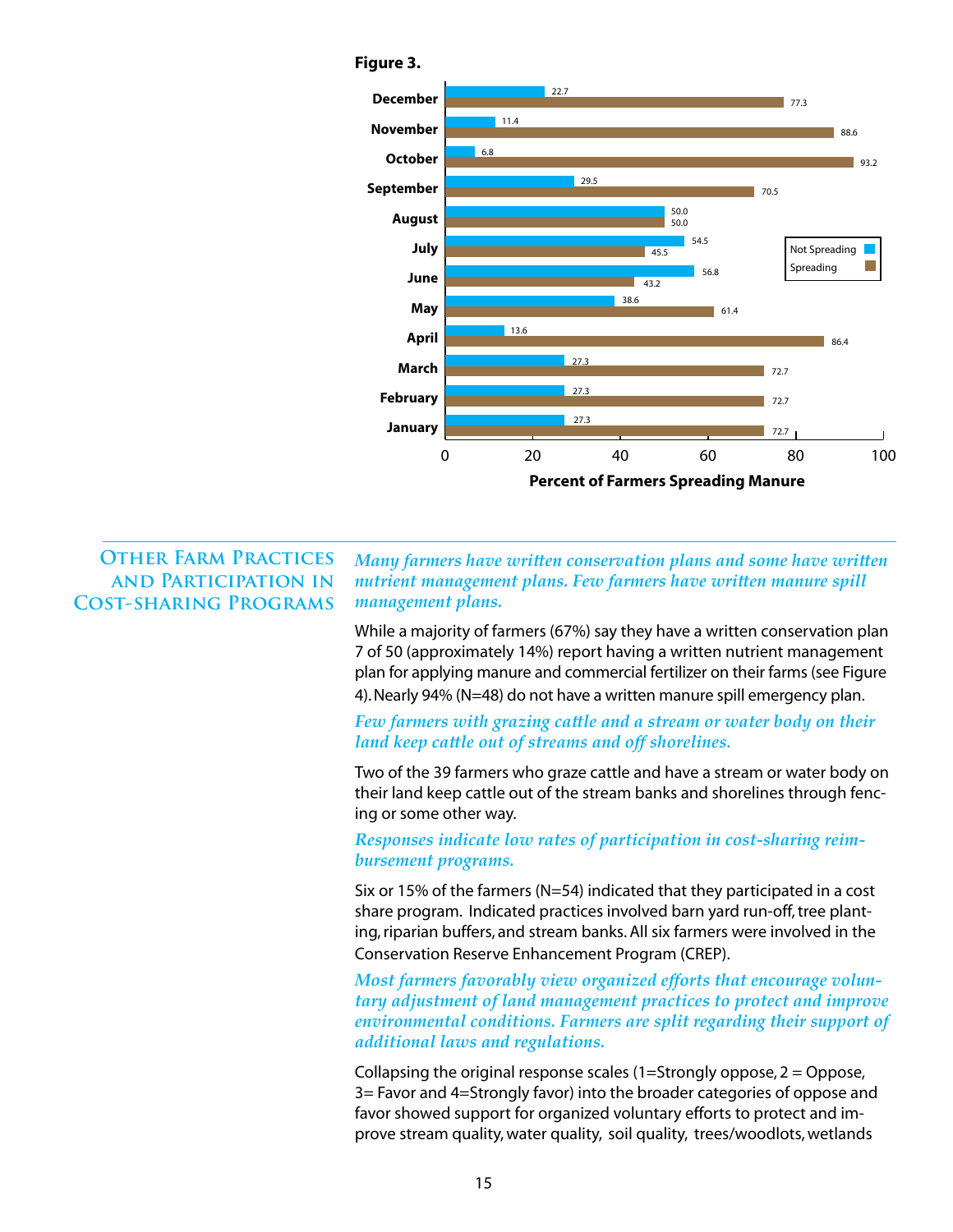

and wildlife habitat. All farmers either strongly favored or favored protecting and improving soil quality through voluntary efforts. "Water quality" and "stream quality" had high levels of support (98% and 96% being in favor). Most farmers were also favorably disposed to voluntarily protect and improve wildlife habitat (82%), wetlands (83%), and trees/woodlots (89%).

In contrast, most farmers oppose additional rules and regulations affecting how they manage their land to "improve/protect wildlife habitat," (72%) "improve/protect wetlands" (66%) and to "improve/protect trees/woodlots." (69%) Farmers are relatively split between opposing and favoring additional rules and regulation to "improve/protect stream quality," (53% oppose/47% favor) to "improve/protect water quality" (49% oppose/51% favor) and to "improve/protect soil quality" (53% oppose/47% oppose).

#### *Generally more farmers think that their practices minimally contribute to negative environmental situations within their townships; fewer think the effect is substantial.*  **Opinions Regarding Conservation**

**Figure 4.**

Approximately 6 out of 10 farmers (N=55) think that their practices contribute "slightly or moderately" to seven possible negative environmental situations. These are: (a) reduced water quality in rivers/streams, (b) reduced water quality in groundwater, (c) eroding river/stream banks, (d) reducing health/quality of soil, (e) reduction of habitat for birds/animals, and (f) loss of wooded areas. Eight out of 10 farmers think their practices contribute "not at all" or "slightly" to loss of wetlands.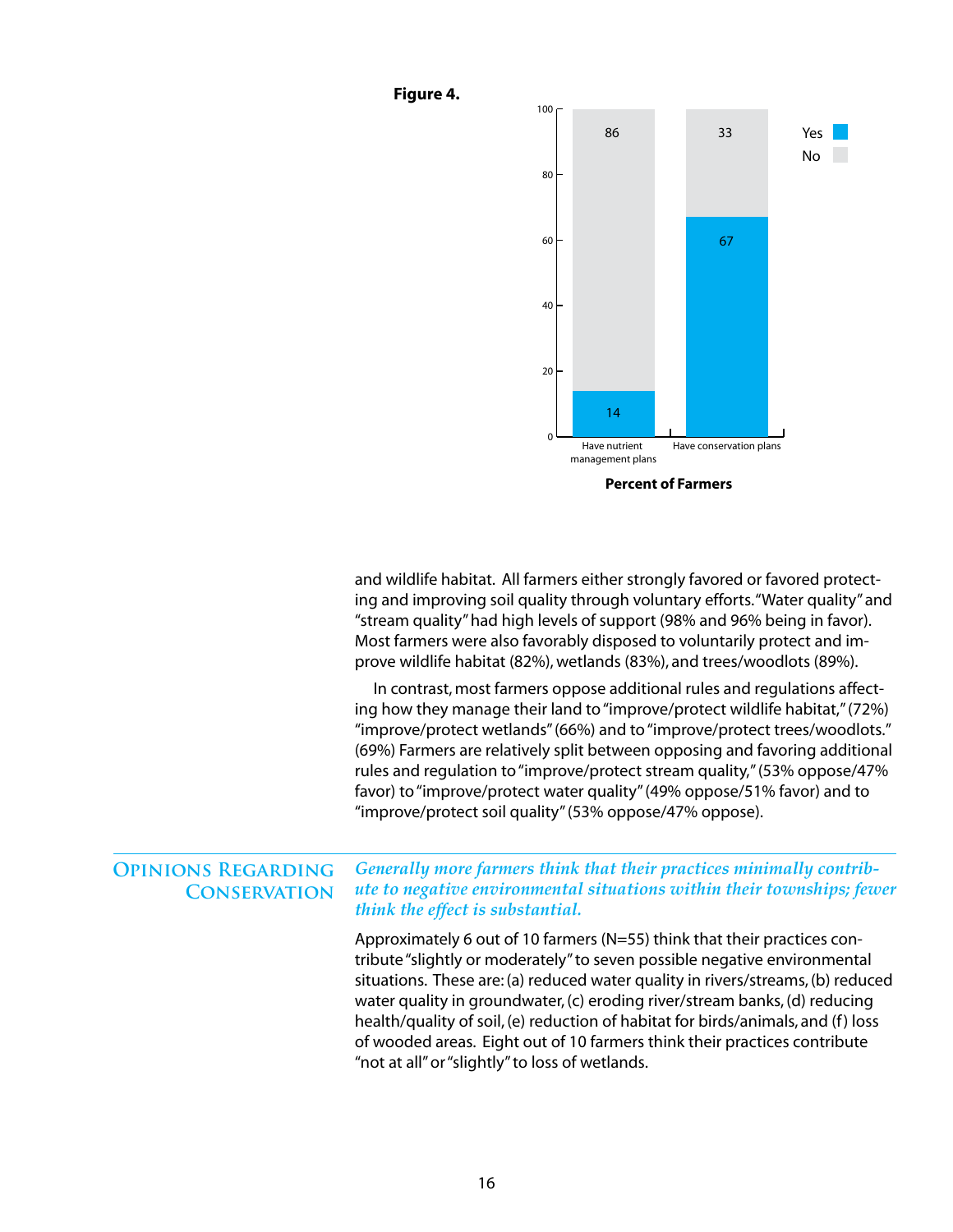#### *Generally, more farmers regard conservation favorably.*

Distribution of farmers (N=55) regarding their agreement/disagreement with three statements about conservation were as follows:

- Forty-one (75%) disagree that "farmland productivity can be maintained with little or no conservation practices." The remainders are either unsure or agreed.
- Thirty-one (56%) disagree that "a farmer committed to conservation is put at an economic disadvantage." Eighteen (33%) agreed, the remainder were unsure.
- Forty-six (84%) agree that "the costs of protecting and preserving natural resources on a farm are worthwhile." The remainders are either unsure or agreed.

#### *Farmers reported four kinds of "greatest obstacles" faced in adopting conservation practices with cost being most frequently mentioned.*

Cost was the most frequently cited obstacle to adopting conservation practices (N=39). Second was perceptions about current governmental programs supporting conservation practices. Programs were perceived as having characteristics that make adoption difficult or not very attractive. For example, one farmer viewed current programs as favoring row crop farming while a few said current programs involve "too much red tape". Tied for third were "how conservation practices require farmers to change their traditional ways" and "time". Comments suggest that farmers feel adopting conservation practices takes time away from production. One farmer's view:

*"Time, I think most farmers are running so many acres they don't have time to mess with conservation practices. They want to go from point A to point B and do it quick. I see farms that once were a family operation that are now just another big field."*

The fourth most frequently mentioned obstacle linked conservation practices with a potential profit loss or low return on investment. Other, less frequently mentioned obstacles: (a) adaptability or "how it works with my farming practices" , (b) high cost of machinery, (c) how using larger machinery is difficult if land is contoured, (d) conservation requires education and (e) low commodity prices.

*A high percentage of farmers consider plant genetics research and soils research as "helpful" or "very helpful" for resolving issues and problems they face, but consider research into animal diets, animal genetics, pasture management, other land management practices, business practices, and nutrient management as "somewhat helpful" or "helpful."*  **Views about Agricultural Research**

> Studying the percentage distribution and combining the response categories of "Helpful" and "Very Helpful" showed that approximately equal percentages (83%) of farmers had high regards for the usefulness of research on plant genetics and soils (4 point scale with 1=not helpful and 4=very helpful; N varies from 50 to 52). Furthermore, for the other six types of research, a majority of farmers fell into the combined category of "Somewhat Helpful" and "Helpful". Percentages were: animal genetics 54%, animal diets 64%, business practices 74%, nutrient management 72%, pasture management 58%, and other land management practices 76%.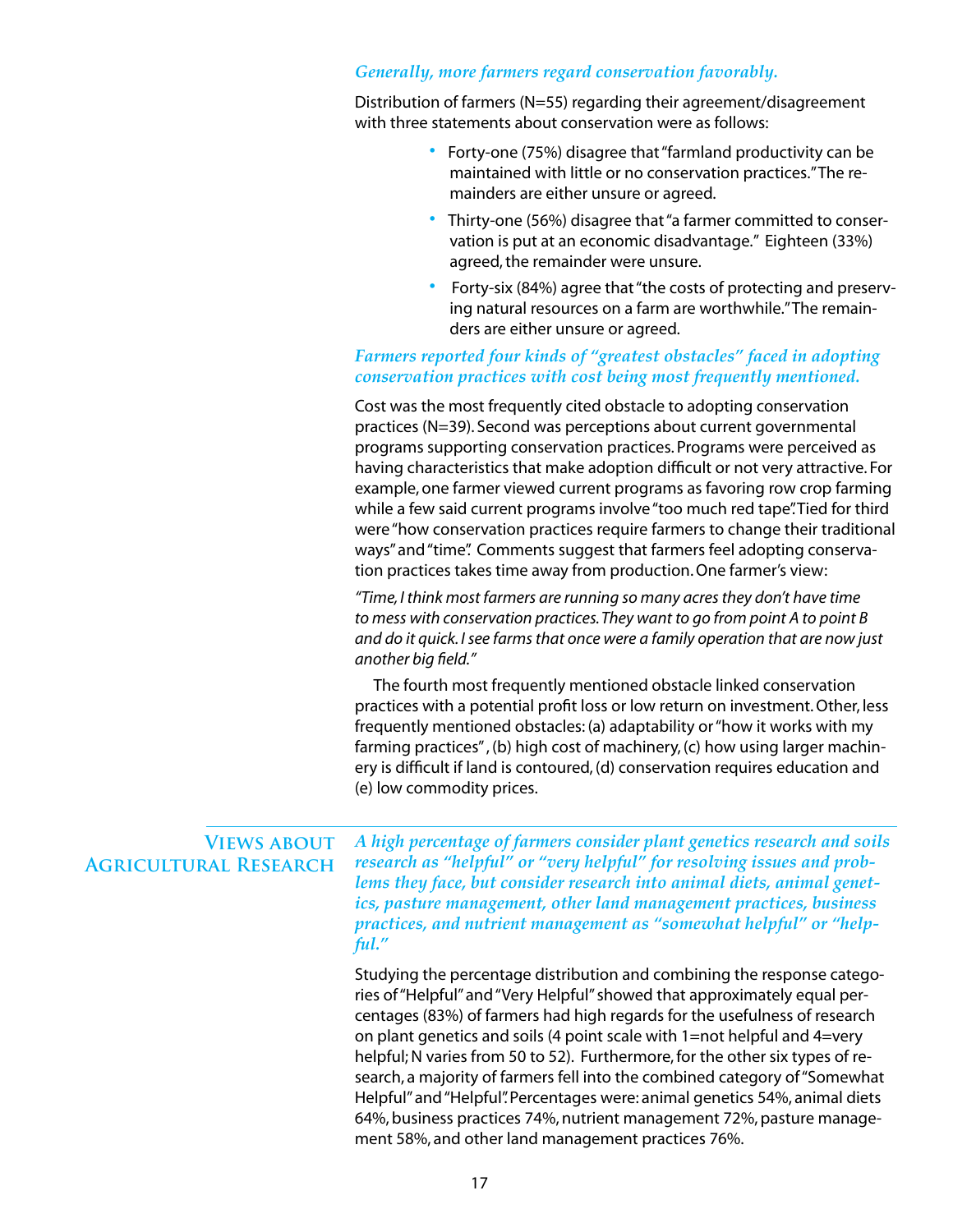#### *Most farmers consider research conducted by four agricultural-related entities as either somewhat helpful of helpful to resolving farm related issues and problems.*

Similar percentages considered research conducted by university experiment stations (68%), university sponsored farms (68%), private agricultural associations (70%), and research conducted by corporations/agribusiness (67%) as being Somewhat Helpful or Helpful. (N=54).

### **Knowledge of Pioneer Farms, Ways to Learn More**

*An overwhelming number of farmers have little knowledge of Pioneer Farm, its programs and research.*

Farmers rated their knowledge about seven Pioneer Farm programs and eight research areas on a scale of 1 to 5 with 1=No knowledge and 5=Very high knowledge. Generally, knowledge levels are low. Those programs with the highest means are 'educating students' (2.09 mean) and 'beef bull test site' (2.02 mean). These means place farmer knowledge between low and moderate. For the rest of both the programs and research efforts the mean scores fall between 1.61 and 1.93 indicating farmers have no to low knowledge of those activities.

#### *Farmers are most likely to read a printed newsletter.*

Forty-two farmers (79%, N=52) are likely or very likely to read a printed newsletter to learn more about Pioneer Farm. Thirty-two (59%, N=54) would be likely or very likely to attend field days while a similar percentage would attend a meeting at a neighbor's farm hosted by Pioneer staff. Nineteen (36%, N=53) selected attending conferences/meetings at Pioneer Farm. Schedule a tour/visit with a staff member, visit/read information on a website, and read an electronic newsletter, as means to learn more had relatively low numbers (from 17% to 21%). (see Figure 5)

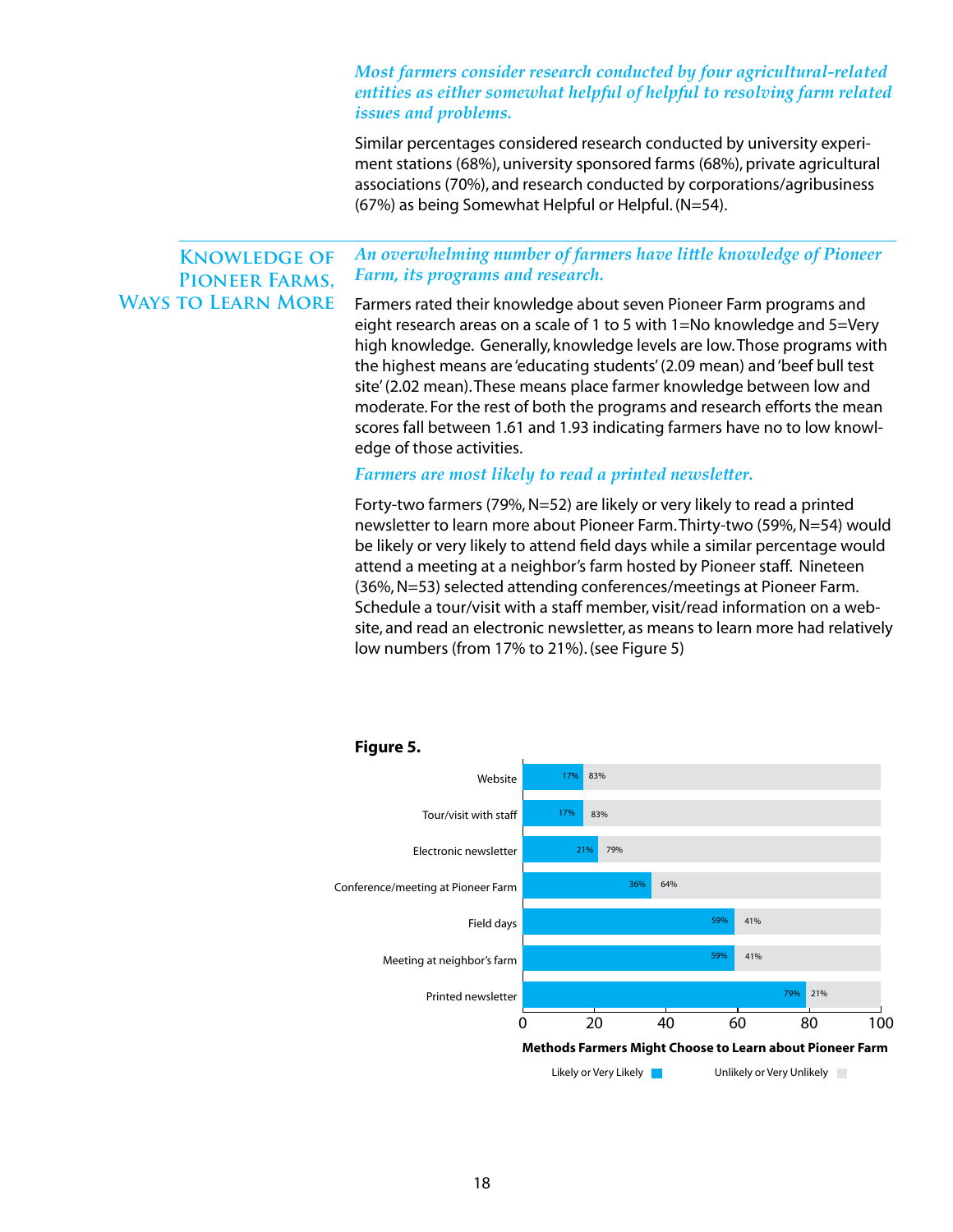#### *Most farmers used outside sources of information infrequently during the last three years to assist them when making decisions about how to manage their land.* **Information and Involvement**

On average, farmers used information from possible listed sources never or occasionally when making decisions about how to manage their land (see Question 1, Information and Involvement Section, Appendix B). Mean scores were relatively low on items related to use of information measured on a scale of 1 to 4 where 1=Never and 4=Very frequently. Three sources with the highest means are 'family member' (2.22 mean), 'another farmer' (2.20) and 'farm magazine articles' (2.11 mean). For the rest of the sources (farm organizations, UW-Extension staff, Pioneer Farm staff, other UW-Platteville staff, Farm Service Agency, Land Conservation Department, Natural Resource Conservation Service, paid consultant, friend, World wide Web/Internet, commercials/ads, lender) mean scores falling between 1.06 and 2.02 indicated that farmers use information from these sources never to occasionally. The lowest two mean scores were '"staff Pioneer Farm, UW-Platteville' (1.06 mean) and "other UW-Platteville staff" (1.09 mean). These mean scores fall somewhere between the response items of "never" and "occasionally." (see Figure 6)

#### *Study results point to infrequent attendance at various meetings and infrequently contacting elected officials. A small core of farmers attended survey-listed meetings or contacted a public elected official more frequently during the last year.*

The survey listed "attend meetings of civic/community organizations", "attend county or township government meetings", and "attend a citizen organized local meeting". Nearly 42 % never attended a county or town meeting, 54% never contacted a public elected official about some concern and 58% never attended a citizen organized local meeting. A smaller core attended meetings or contacted a public elected official more frequently. Approximately 11% attended 5 or more meetings per year of both agricultural organizations and civic/community organizations and 34% contacted a public elected official during the last year. Approximately 29 of 56 respondents (52%) also attended meetings of an agricultural organization at least 1-2 times during the last year.



#### **Figure 6.**

**How Often Farmers Consult Various Information Sources** *(Scale of 1-4, 1+Never, 4+Very frequently)*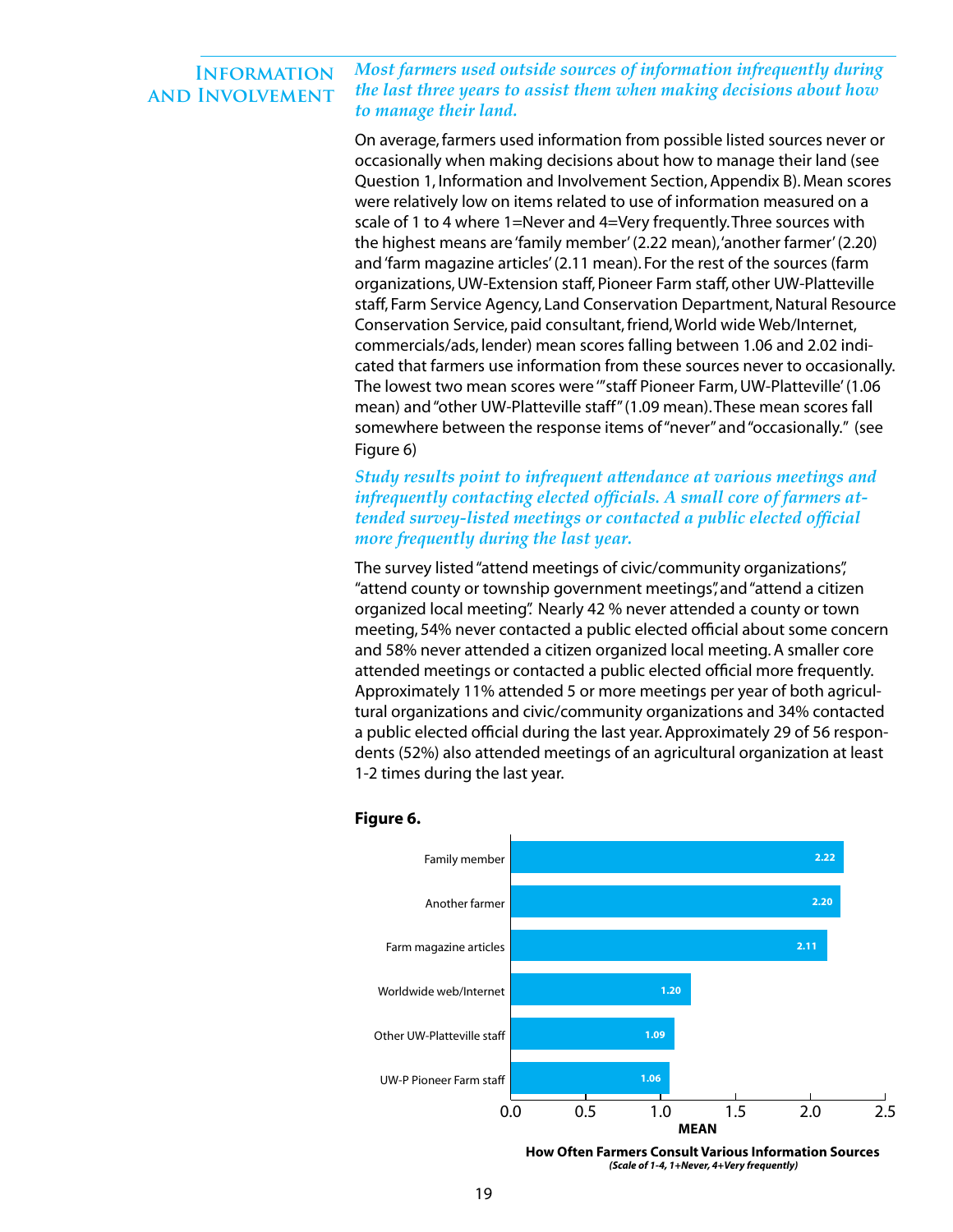# **OUTREACH OPTIONS**

UW-Platteville Pioneer Farm initiated this study hoping to learn how to extend their research to producers within their home watershed. The findings presented so far help characterize this audience. This section builds upon those findings to explore approaches Pioneer Farm might pursue to engage farmers on issues of mutual interest.

The study shows farmers are not aware of Pioneer Farm activities or the implications of those activities for their operations. Generally, knowledge of programs and research is low, and Pioneer Farm is underutilized as a source of information when farmers make management decisions. A few targeted initiatives could assist in addressing this lack of awareness and knowledge. However, developing an appropriate strategy will depend on a clear understanding of Pioneer Farm's local outreach objectives. The options below assume the main objective is to raise awareness among farming neighbors of the relevance of Pioneer Farm research. If the objectives include bringing about the adoption of conservation practices within the headwaters area, the approach would require more intensive interactions with specific landowners for specific issues.

Based on information gathered in the survey and depending on specific outreach goals, the following options may prove useful in Pioneer Farm outreach efforts:

#### **Newsletters**

The survey data indicate that to learn more about Pioneer Farm, nearly 80% of the respondents would read a printed newsletter. Beyond being a cost-effective method for reaching a large population, reading a newsletter requires relatively low levels of energy. This is an important consideration for farmers, who have busy schedules year-round. Additionally, a targeted mailing such as a newsletter would allow Pioneer Farm to tailor the information to the surrounding farmers.

Newsletters have the ability to serve as an introduction to programs and research topics at Pioneer Farm, as well as a forum for announcements and invitations. By including such sections as an events calendar, with dates of activities, conference schedules or meeting times listed, audiences will view Pioneer Farm as more accessible and open. This advance notice of events will give farmers more chances to work visits or field days into their schedules.

#### **Field Days**

Close to 60% of respondents indicated that they would attend field days at Pioneer Farm. While they do take significant resources to plan and conduct, field days provide direct contact with farmers. They allow farmers to see agricultural research first-hand.

Most farmers are familiar with field days and the types of activities they normally offer. This sense of familiarity would allow them to feel more at ease with the process and the number of attendees would likely be greater here than at any new type of interaction. Field days would also provide Pioneer Farm and farmers an open communication opportunity. This allows for greater questioning and feedback on research efforts and information being presented.

It will be important to keep in mind that many farmers will attend field days not to learn new methods or find out about cutting edge research, but to confirm that what they are already doing is correct. This suggests producing an itinerary that would address both fundamental information and newer practices. This would also help to alleviate any misconceptions as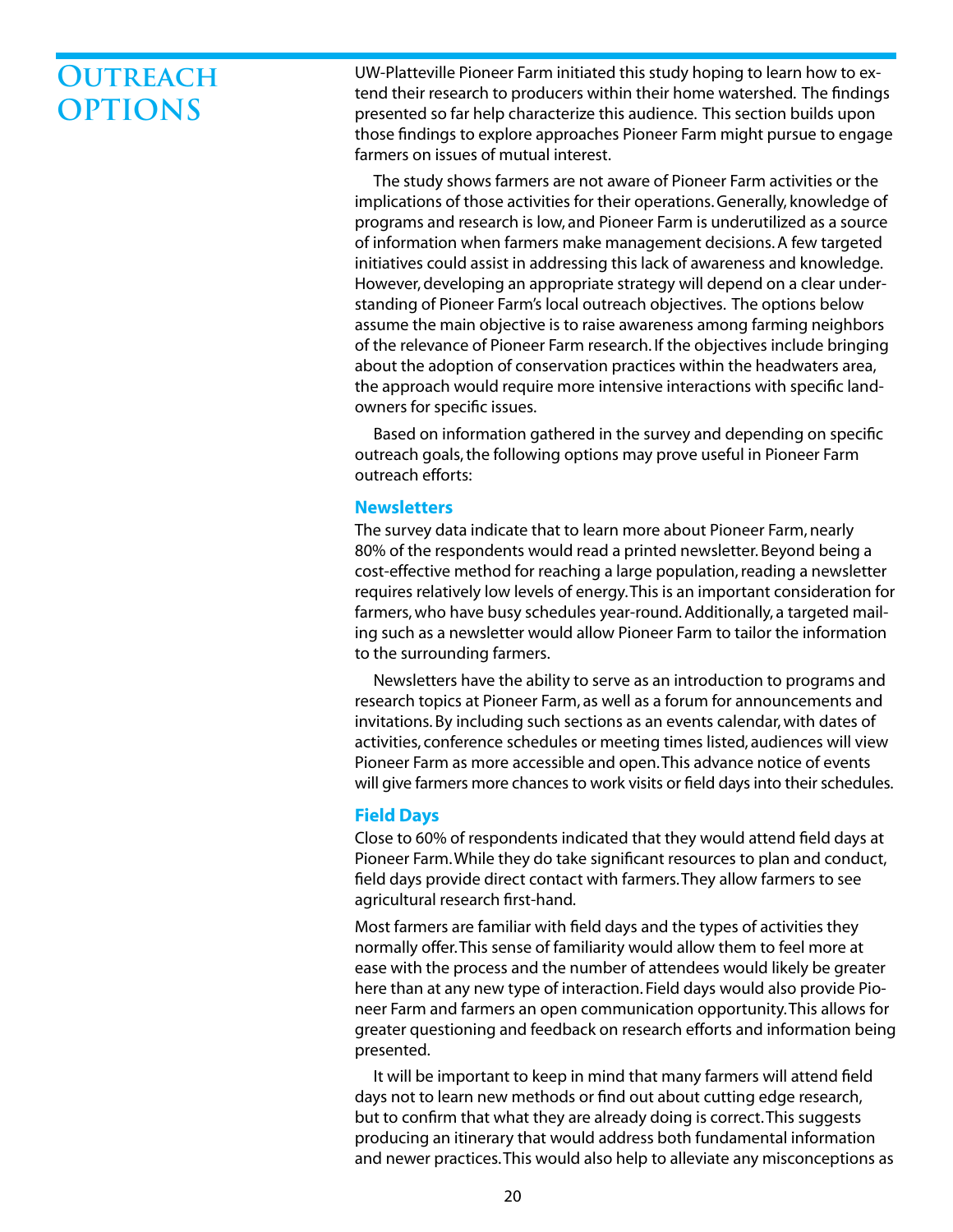to the expectations for the field days. Field days on their own would not be expected to bring about changes in land management practices.

#### **Neighborhood Meetings**

More than 50% of respondents indicated they would participate in a meeting at a neighbor's farm hosted by Pioneer Farm staff. This option shares several similarities with field days. Unique to neighborhood meetings, however, is the farmer-directed approach that the event and information would take.

Neighborhood meetings would require the consent and close participation of one of the area residents. Topics of discussion would likely be proposed by the host and/or hostess, and would be targeted to specific types of operations. Pioneer Farm would need to carefully consider specific outreach objectives a potential farmer benefits before approaching a farm to host a neighborhood meeting.

#### **Media Outlets & Information Brokers**

High numbers of survey respondents indicated that they occasionally to frequently utilized farm magazine articles as sources of information for land management decisions. During Phase One interviews, farmers indicated that they frequently read local newspapers from Platteville, Benton and Darlington. Unlike many research publications, farm magazines and local newspapers often add more 'human' elements to stories while maintaining scientific information – both educational and entertaining. Magazines, newspapers and other local publications are always looking for good feature articles. Pioneer Farm has a unique combination of research, outreach and education that would make for appealing local and regional news.

High numbers of respondents indicated that they would consult the Lafayette County Land Conservation Department (LCD) and agricultural associations when making land management decisions. These types of agencies serve as information brokers to farmers in the area. By building on existing working relationships with agencies Pioneer Farm can help increase awareness of its mission and goals. Giving regular reports at agency meetings, writing guest author articles for agency newsletters or co-sponsoring an agency's event are potential opportunities for Pioneer Farm to provide the agencies with information about the farm's current educational programs and research efforts.

#### **Direct Engagement**

A final approach could involve establishing close working relationships with one or two neighboring farmers to integrate research with outreach to the local community. Although neighboring farmers are currently somewhat ambiguous about Pioneer Farm research, the survey response rate (63%) suggests some level of willingness to engage with Pioneer Farm. The overall low participation in the initial phase of the project suggests that interactions are more effective when tied to a specific research effort or outreach initiative. Establishing working research and outreach relationships with area farmers could also complement related efforts associated with the Wisconsin Agricultural Stewardship Initiative (WASI).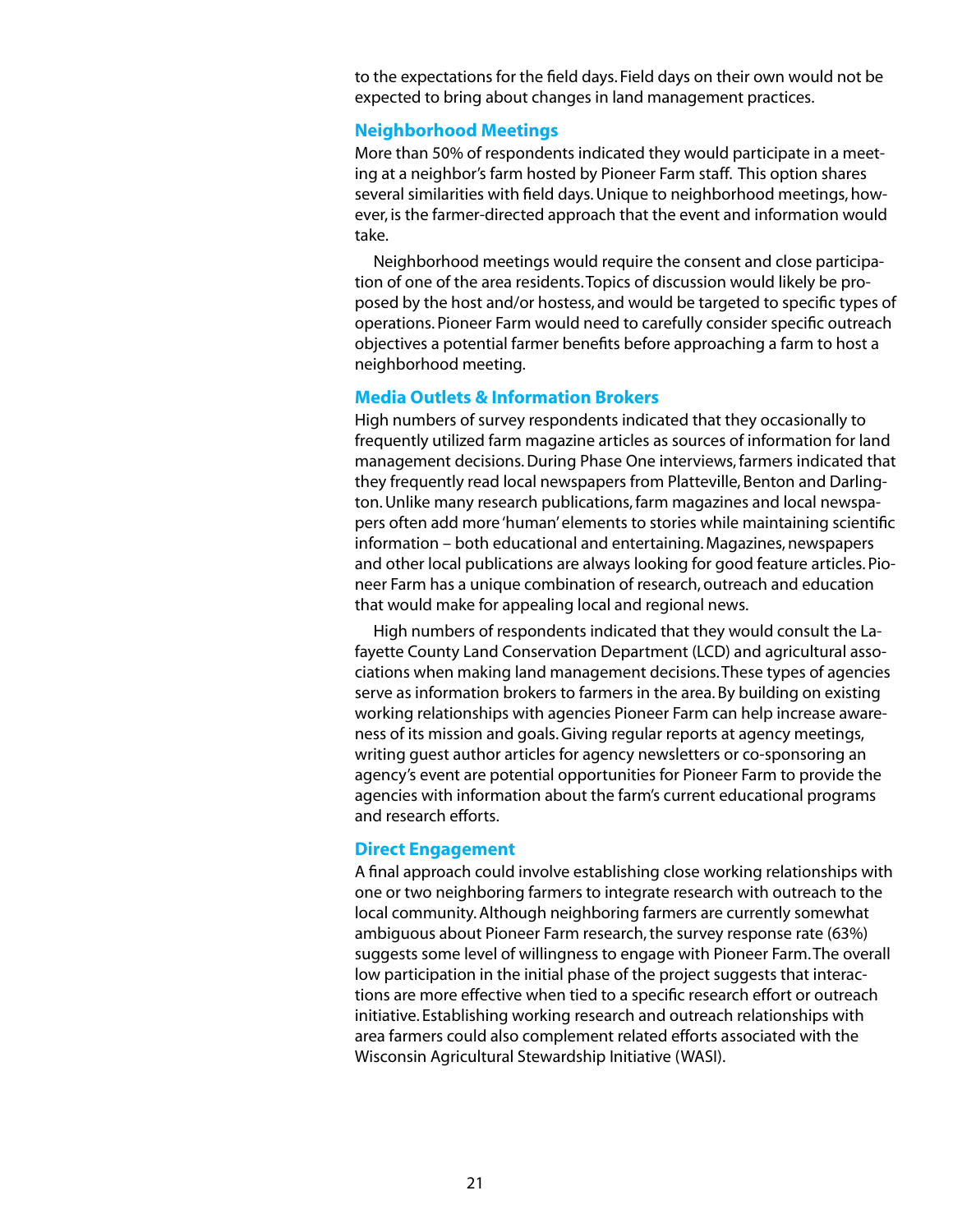# **Concluding Comments**

This report has presented an overview of characteristics and general conservation activities of agricultural producers in the extended Fever River headwater area. The report is intended to provide information to UW-Platteville Pioneer Farm regarding options for outreach to this agricultural audience. Findings suggest the audience is amenable to learning more about Pioneer Farm, but does not suggest that farmers are receptive to making changes based on new information alone. The utility of these results depends on how Pioneer Farm ultimately defines its outreach strategy and specific outreach objectives for nearby farms.

Communicating education and research to producers is part of Pioneer Farm's stated mission. Given the breadth of Pioneer Farm's research projects, and the diversity of the region's agricultural audiences, Pioneer Farm may choose to advance this aspect of their mission by setting specific outreach objectives related to each research project. Within that context, outreach strategies would link to specific audiences which advance the purpose of the research or for whom the research has practical relevance. Understanding the characteristics of area farmers can help determine which research efforts would be appropriate for this headwaters audience versus regional, statewide, or national farm and academic audiences.

In general, if objectives include persuading farmers to adopt specific practices, this study reinforces previous findings that suggest bringing about behavioral changes would require an intensive outreach and assistance effort. Such an effort may involve creating partnerships with local conservation delivery networks and developing working relationships with area farmers to enable long-term assistance. There is a potential that some farmers in the study area could be receptive to that kind of relationship.

In focusing on the headwaters of the Fever River Watershed, near Pioneer Farm, the study targeted a group of farmers who had previously been exposed to limited outreach efforts regarding conservation practices. Most farmers in this area report that they are aware of where to find county and federal assistance for conservation, but almost none were aware of conservation (or other) research activities taking place at Pioneer Farm. The options suggested in the previous discussion assume the main objective is to raise awareness of the relevance of Pioneer Farm research among their agricultural watershed neighbors. If outreach resources need to be focused on priority audiences which are outside of the headwaters area and it is not feasible to provide more intensive forms of assistance to area farmers, then increasing awareness is a reasonable starting point for outreach efforts. This study provides a baseline for assessing progress toward that and related outreach goals.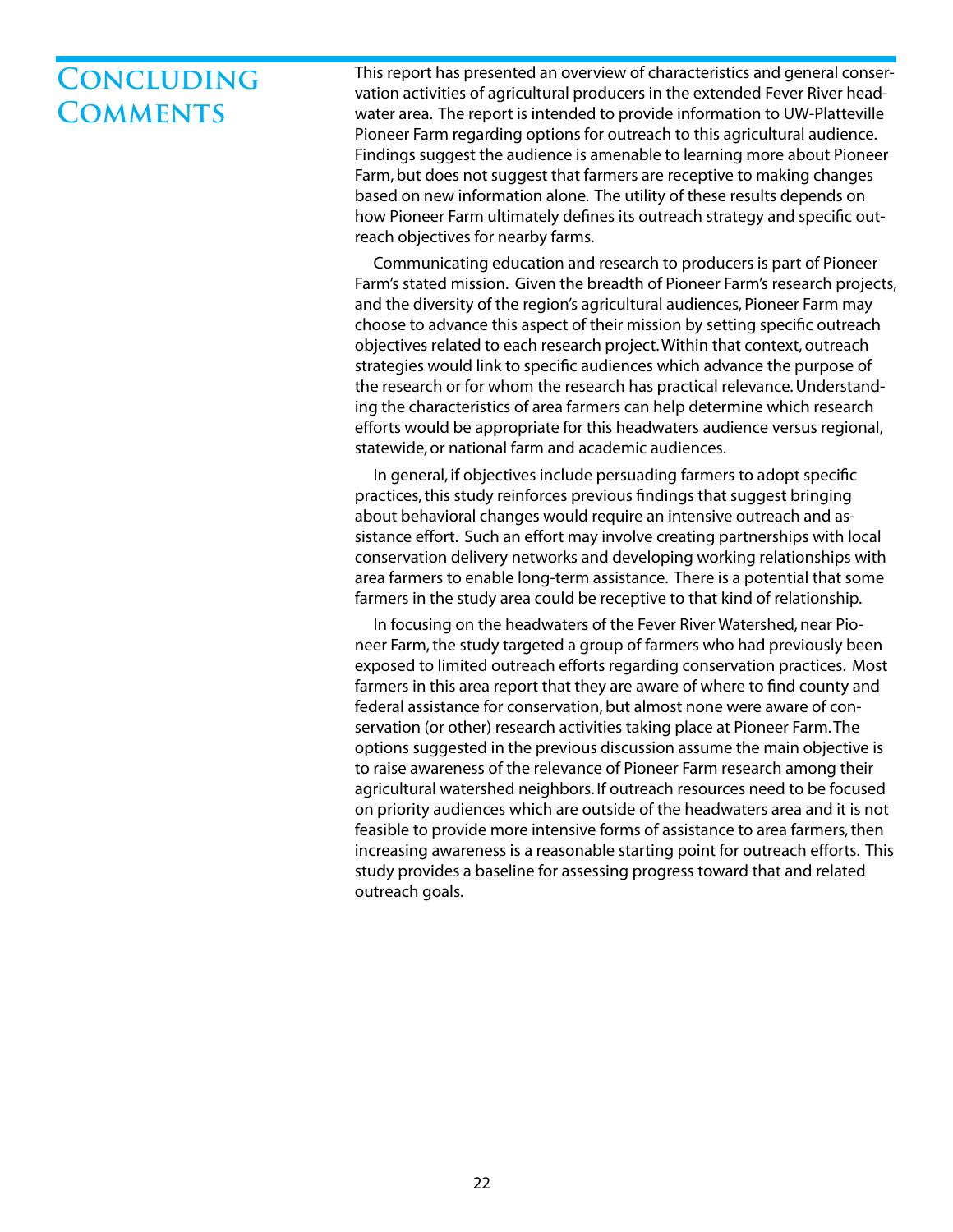## **APPENDIX A: References**

Ajzen, I. (1991). "The theory of planned behavior." *Organizational Behavior and Human Decision Processes*, 52: 27-58.

- Ajzen, I. and Fishbein, M. (1980). Understanding Attitudes and Predicting Behavior. Englewood Cliffs: Prentice-Hall.
- Cary, J.W. and Wilkinson, R.L. (1997), "Perceived profitability and farmers' conservation behavior," *Journal of Agricultural Economics*, 48(1): 13.
- Dillman, D., (2000). Mail and internet survey: the tailored design method. New York: Wiley.
- Dotterrer, B. (2004). "Targeting Wisconsin's Conservation I&E Campaign: The Value of the Agrarian Opinion Leader," MS Thesis, UW-Madison.
- Ervin, C.A. and Ervin, D.E. (1982), "Factors affecting the use of soil conservation practices hypotheses, evidence and policy implications," *Land Economics*, 58(3): 277-292.
- Featherstone, A.M. and Goodwin, B.K. (1993), "Factors Influencing a Farmer's Decision to Invest in Long-Term Conservation Improvements," *Land Economics*, 69(1): 67.
- Feder, G. (1980), "Farm Size, Risk Aversion and the Adoption of New Technology under Uncertainty," *Oxford Economic Papers*, 32: 263-283.
- Fernandez-Cornejo, J., E.D. Beach, and W.Y. Huang, (1994), "The adoption of IPM techniques by vegetable growers in Florida, Michigan, and Texas," *Journal of Applied Economics*. 1: 158-172.
- Fliegel, F. C. 2001. Diffusion Research in Rural Sociology: The record and prospects for the future. Social Ecology Press, Middleton, WI.
- Gould, B.W., W.E. Saupe, et al. (1989), "Conservation Tillage The Role of Farm and operator Characteristics and the Perception of Soil-Erosion," *Land Economics*, 65(2): 167-182
- Kim, S., J.M Gillespie, et al. (2005), "The effect of socioeconomic factors on the adoption of best management practices in beef cattle production," *Journal of Soil and Water Conservation*, 60(3): 111-120.
- Lambert, D., P. Sullivan, R. Claasen, and L. Foreman. (2006). Conservation-Compatible Practices and Programs: Who Participates? USDA Economic Research Service, Economic Research Report Number 14.
- Manning, P. and Cullum-Swan, B. (1994). "Narrative, content, and simiotic analysis." In Denzin, N., Linclon, Y, (Eds.), Handbook of qualitative methods. Thousand Oaks, CA: Sage, 463-477.
- McKenzie-Mohr, D. and Smith, W. (1999) Fostering Sustainable Behavior: An Introduction to Community-Based Social Marketing; New Society Publishers, Gabriola Island, B.C.
- Napier, T.L., C.S. Thraen, et al. (1984). "Factors affecting adoption of conventional and conservation tillage practices in Ohio," *Journal of Soil and Water Conservation*, 39(3): 205-209.
- Napier, T.L., M. Tucker, et al. (2000) "Adoption of conservation production systems in three Midwest watersheds," *Journal of Soil and Water Conservation*, 55(2): 123-134.
- Napier, T.L. and Bridges. T. (2002), "Adoption of conservation production systems in two Ohio watersheds: A comparative study," *Journal of Soil and Water Conservation*, 57(4): 229.
- NASS, fact Finders for Agriculture, United States Department of Agriculture, Accessed May 10, 2006, http://www.nass. usda.gov/census/census02/profiles/wi/cp55065.PDF
- Nowak, P. (1983). "Adoption and diffusion of soil and water conservation practices," *Rural Sociology*. 3(2): 83-91.

Nowak, P.J. (1992). "Why Farmers Adopt Production Technology," *Journal of Soil and Water Conservation*, 47(1): 14-16.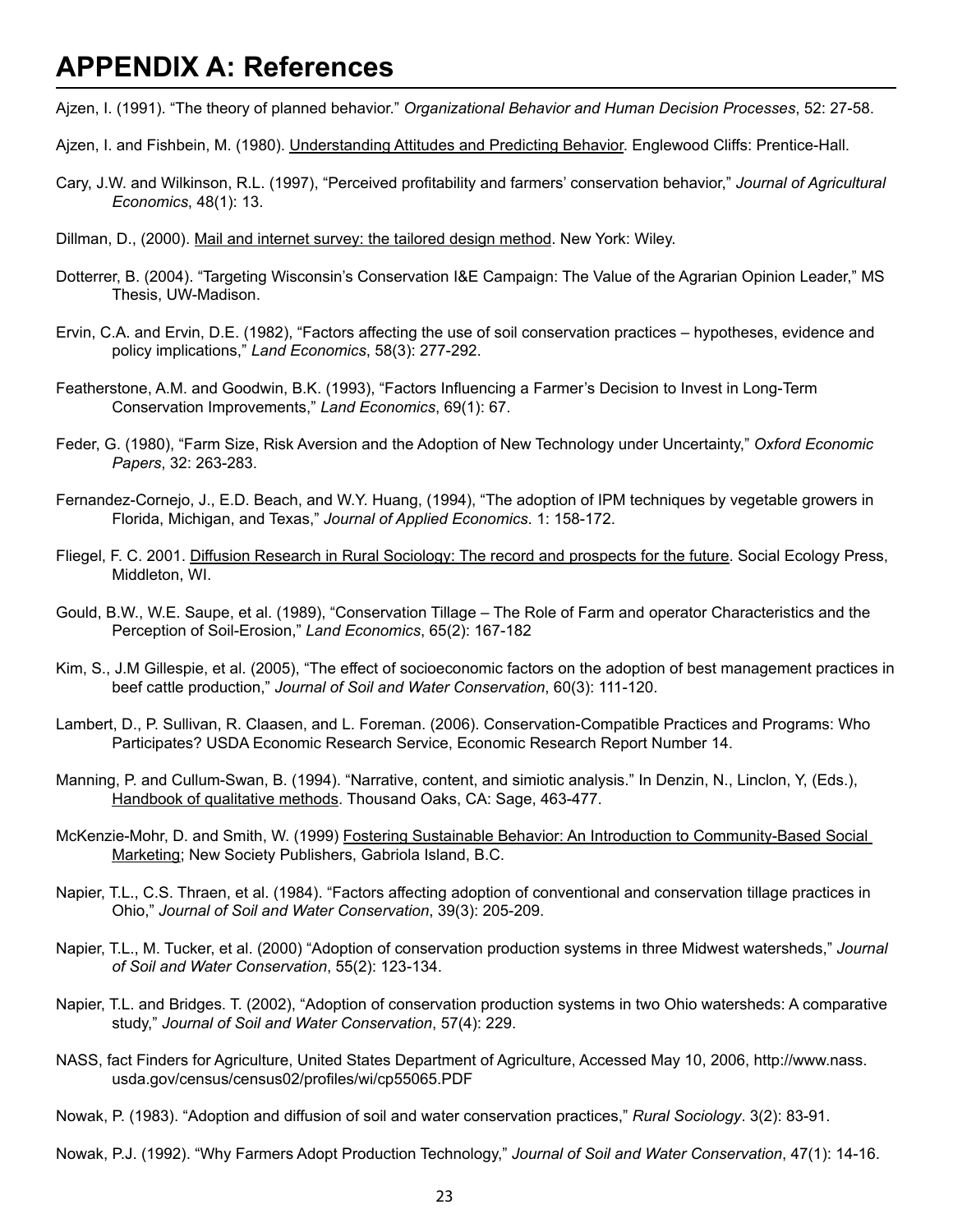- Nowak, P.J. and Cabot, P.E. (2004). "The Human Dimension of Resource Management Programs," *Journal of Soil and Water Conservation*, 59(6): 128-135A.
- Pampel, F., Jr. and Van Es, J.C, (1977), "Environmental Quality and Issues of Adoption Research," *Rural Sociology*, 42(1): 57-71.
- Petty, R.E. & Cacioppo, (1990). "Involvement and persuasion: Tradition Versus Integration," *Psychological Bulletin*, 107(3): 367-374.
- Program on Agricultural Technology Studies (PATS), University of Wisconsin Madison, Accessed May 2, 2006, http:// www.pats.wisc.edu/dsize2000.htm
- Rogers, E. (1995). Diffusion of Innovations, 4<sup>th</sup> ed., Free Press, New York.
- Shepard, R. (2005), "Nutrient management planning: Is it the answer to better management?" *Journal of Soil and Water Conservation*, 60(4): 171-176.
- Soule, M.J., A. Tegen, et al. (2000), "Land tenure and the adoption of conservation practices," *American Journal of Agricultural Economics*, 82(4): 993-1005.
- Stevens, M. & Andrews, E. (2006) "Outreach that makes a difference!" Unpublished draft report, University of Wisconsin Cooperative Extension.
- Sustainable Alternative Farming Institute (SAFI), accessed on May 2, 2006, http://www.esafi.com/newsltr-ed1.asp
- Traoré, N., R. Landry, et al. (1998), "On-Farm Adoption of Conservation Practices: The Role of Farm and Farmer Characteristics, Perceptions, and Health Hazards," *Land Economics*, 74(1): 114.
- United States Department of Agriculture (USDA), National Agricultural Statistic Service, Accessed on May 2, 2006, http:// www.usda.gov/nass/aggraphs/landinfarms.htm
- Valentin, L., D.J. Bernardo, et al. (2004), "Testing the empirical relationship between best management practice adoption and farm profitability," *Review of Agricultural Economics*, 26(4): 489-504.
- Wisconsin Department of Natural Resource (WDNR). *Galena River Watershed, Grant-Platte Rivers State of the Basin Report (2001)*. Vol. 3 (May).
- Wu, J.J. and Babcock, B.A. (1998), "The Choice of Tillage, Rotation, and Soil Testing Practices: Economic and Environmental Implications," *American Journal of Agricultural Economics*, 80(3): 494.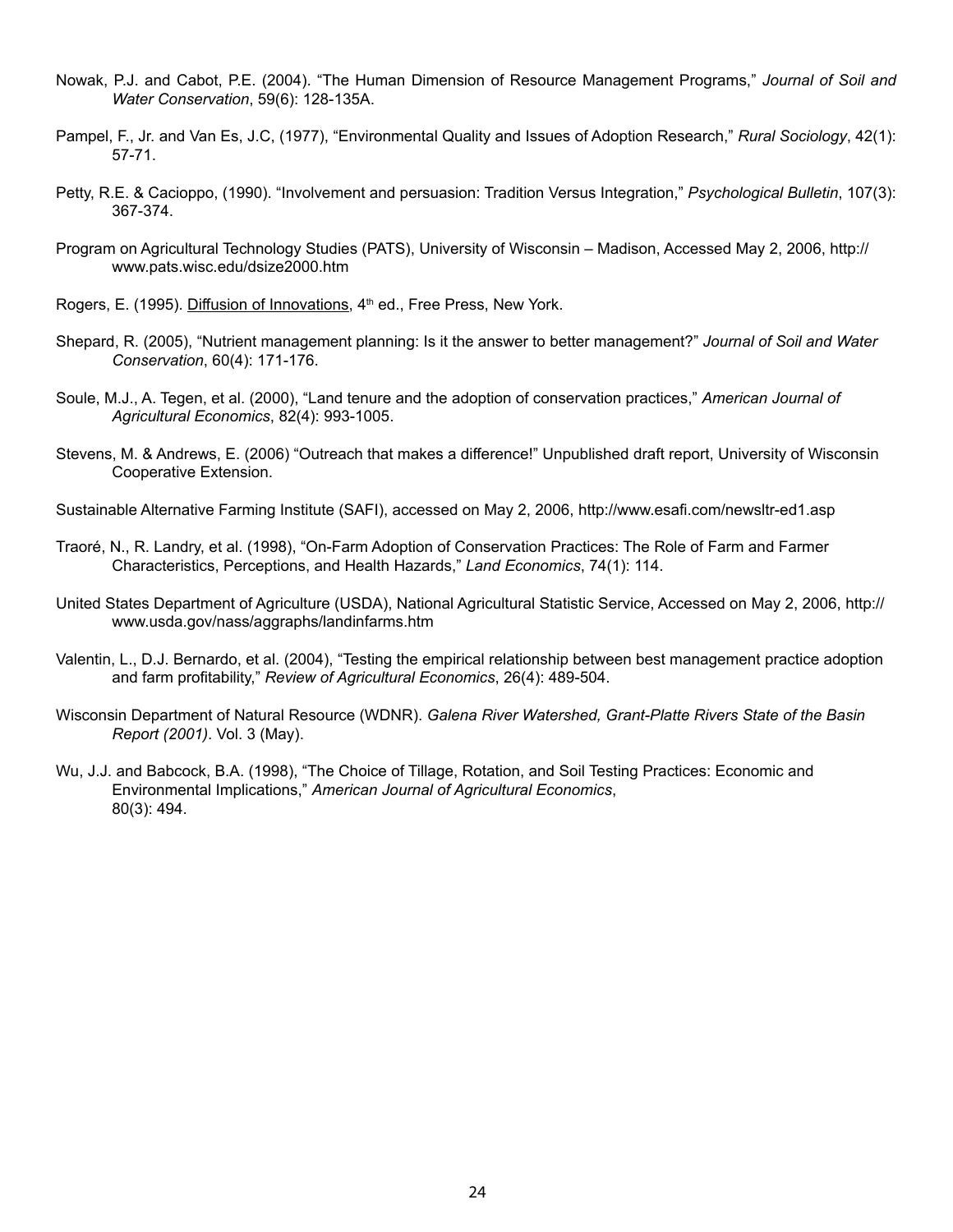# **APPENDIX B: Survey Instrument**

A Survey of Farm Practices & Management Decisions: Sharing Your Views



Pioneer Farm, UW-Platteville (29200 College Farm Road) and the University of Wisconsin Extension are conducting this survey. Results will help shape outreach programs and agricultural research at Pioneer Farm and elsewhere in Wisconsin. If you have questions or want further information about the survey please contact:

Jake Blasczyk Evaluation Specialist 608.890.0718 jblasczyk@education.wisc.edu 203 Hiram Smith Hall 1545 Observatory Drive Madison, WI 53706-1289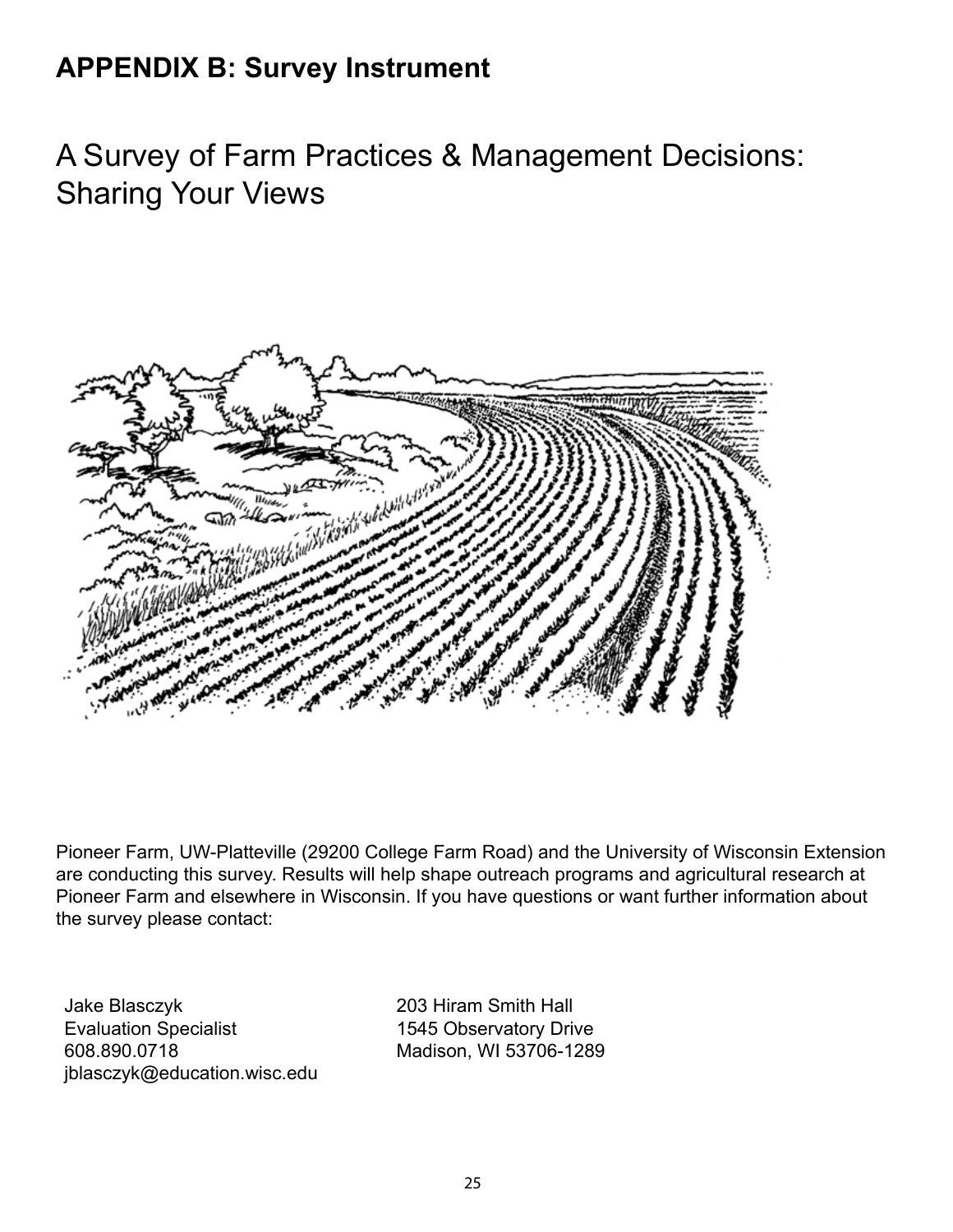### **About Your Farm**

.

- 1. How many years have you been farming at your current location? **N=58 Min: 5 Max: 65 Mean: 24.38**
- 2. Did any family member own and operate the farm before you did? **N=58**
	- O No **= 37.9%** O Yes **= 62.1%**

number of total years in the family, including your ownership N=33 Min: 6 Max: 158 Mean: 65.24\_\_\_\_\_

3. How many total acres do you manage in your farm operation? **N=55 Min: 30 Max: 5,000 Mean: 561.16**

4. Do you rent any of the total acres you manage? **N=55 Yes = 58.2% No = 41.8%**

If yes, how many acres? **N=32 Min: 6 Max: 1,450 Mean: 238.63**\_\_\_\_

5. Do you rent to another farmer any of the total acres you manage? **N=55 Yes=14.5% No=84.5%**

If yes, how many acres? **N=8 Min: 30 Max: 475 Mean: 193.75**\_\_\_\_\_

- 6. How many acres are actually tillable (rented and owned)? **N=53 Min: 2 Max: 4,800 Mean: 489.04**\_\_\_
- 7. About how many different fields are you now farming? **N=42 Min: 3 Max: 72 Mean: 22.67**

8. Does your farm include any pastures? **N=54 Yes = 81.5% No = 18.5%**

If yes, about how many acres? **N=44 Min: 1 Max: 400 Mean: 82.20** \_\_\_\_\_\_\_\_\_\_

9. About how many of these animals are involved in your farm operations? If none, fill in that circle, otherwise write a number. **N=56**

| Animals                                          | None |                                                                                  |
|--------------------------------------------------|------|----------------------------------------------------------------------------------|
| Milking cows (include dry cows and heifers)      | 60%  | Approximate Average Number for 2005<br><b>N=24 Min: 35 Max: 415 Mean: 126.04</b> |
| Cattle raised for beef (include cows and calves) | 40%  | N=32 Min: 1 Max: 900 Mean: 218.59                                                |
| <b>Hogs</b>                                      | 93%  | N=4 Min: 600 Max: 10.000 Mean: 3.675.00                                          |
| Sheep                                            | 97%  | N=2 Min: 10 Max: 12 Mean: 11.00                                                  |

10. Did you raise and sell any cash crops (corn, beans, etc.) during 2005? **N=57**

O No **= 31.6%** O Yes **= 68.4%**

about how many acres were involved? **N=33 Min:13 Max: 4,600 Mean: 476.58**\_\_\_\_

11. Is any part of your farmland next to the Fever River? **N=54**

O No **=61.1%** O Yes **=31.5%** O Don't know **=7.4%**

12. Which of the following best describes your position as a farm operator? **N=57**

O Own and rent land to others who are the operators **= 10.5%**

O Sole owner and operator **= 64.9%**

O Partnership with a family member **= 22.8%**

O Partnership with a non-family member **= 0%**

O Farm manager – Don't own land and paid to operate **= 0**%

- O Tenant Rent land or work on shares for others **= 1.8%**
- O Other (Please identify)  $= 0\%$
- 13. Is your farm operation legally incorporated? **N=57**

O No **= 78.9%** O Yes **= 17.5%** O Don't know **= 3.5%**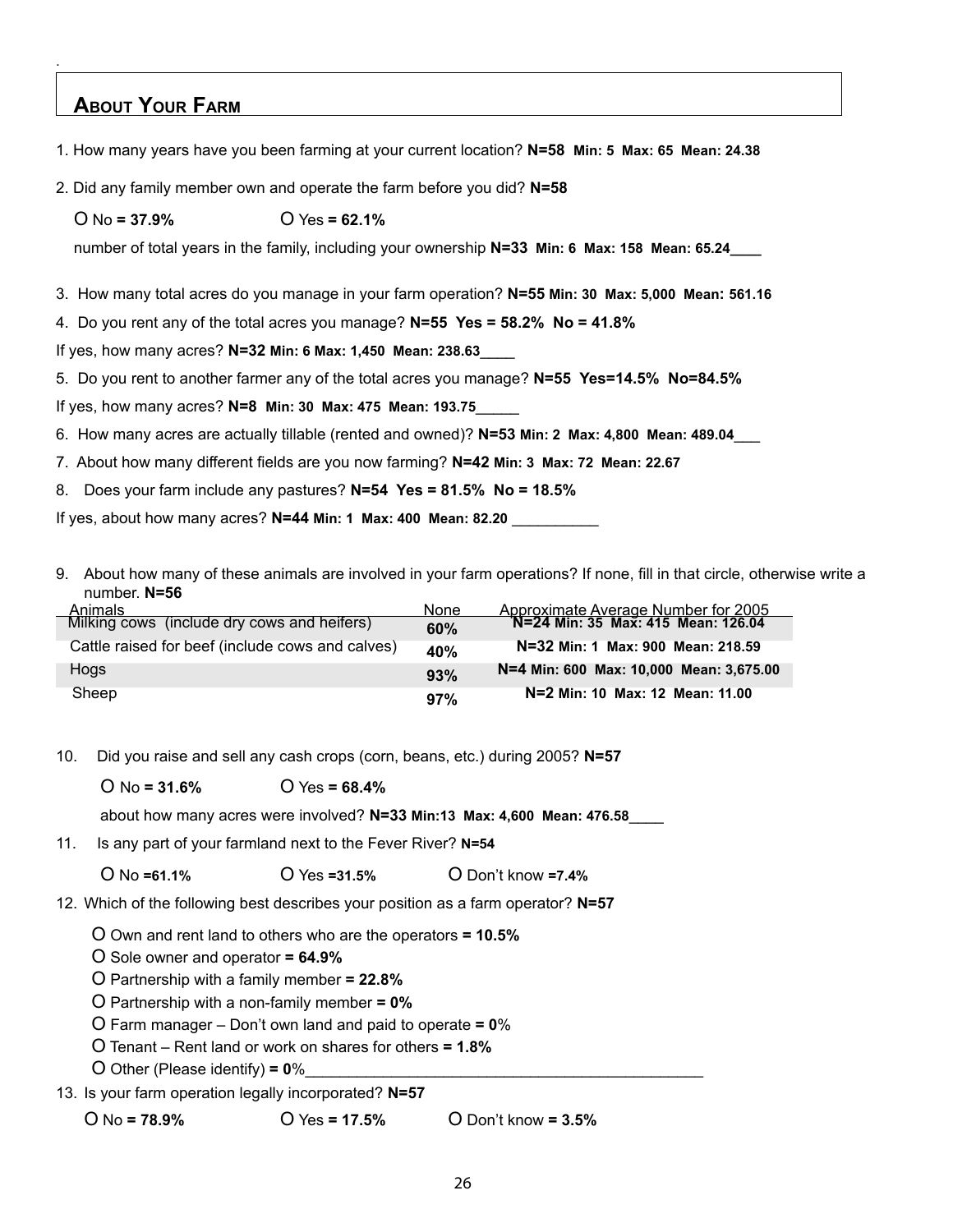14. Which **one** of the following best describes how you manage and house any dairy and/or beef cattle? If you don't have dairy or beef cattle skip this question. **Dairy N=24 N/A=32, Beef N=27 N/A=24**

| Management/Housing                                                                                      | Dairv                 | Beef                   |
|---------------------------------------------------------------------------------------------------------|-----------------------|------------------------|
| Barn & lot with cattle rotated among barn, lot, and pasture                                             | $\frac{75\%}{12.5\%}$ | 40.7%<br>3.7%<br>48.1% |
| Confined indoors with freestall housing or similar systems<br>Confined to outside lot with some shelter |                       |                        |
| Managed grazing (during growing season rotate cattle between pastures                                   | 8.3%                  | 7.4%                   |
| or fenced paddocks and housed during the winter)<br>Other (Please describe) custom feed dairy heifers,  |                       |                        |
|                                                                                                         | 4.2%                  | $0\%$                  |

15. Which of these terms would you use to describe your farm operation? Select all that you would use. **N=57**  $O$  Traditional **= 26.3%** 

| O Business = $56.1\%$           | O Traditional = 26.3%                                                         |
|---------------------------------|-------------------------------------------------------------------------------|
| O Organic = $7\%$               | O Sustainable agriculture = $12.3\%$                                          |
| O Hobby farm $= 3.5\%$          | O Conservation-based = 42.1%                                                  |
| O Life style farm $= 15.8\%$    | O Stewardship = $12.3%$                                                       |
| O Family farm $= 80.7\%$        | O Research informed = 10.5%                                                   |
| O Modern and Up-to-Date = 33.3% | O Other (Please write the term):<br>no-till = $1.8\%$ farmer-feeder = $1.8\%$ |
|                                 |                                                                               |

|                       | 16. How would you describe the size of your farm? N=56 |               |                  |
|-----------------------|--------------------------------------------------------|---------------|------------------|
| <b>41.1%</b><br>Small | <b>51.8%</b><br>Medium                                 | 7.1%<br>Large | 0%<br>Very Large |

17. Since farming at your current location what 1 to 2 significant changes have you made in your farm operations and why did you change?

#### *Text responses not included.*

- 18. Approximately, what was the gross value of all products sold from your farm during 2004? **N= 52**
	- O Less than \$10,000 **= 3.8%**
	- O \$10,000- \$99,999 **= 17.3%**
	- O \$100,000 -\$249,999 **= 38.5%**
	- O \$250,000-\$499,999 **= 21.2%**
	- O \$500,000 or more **= 19.2%**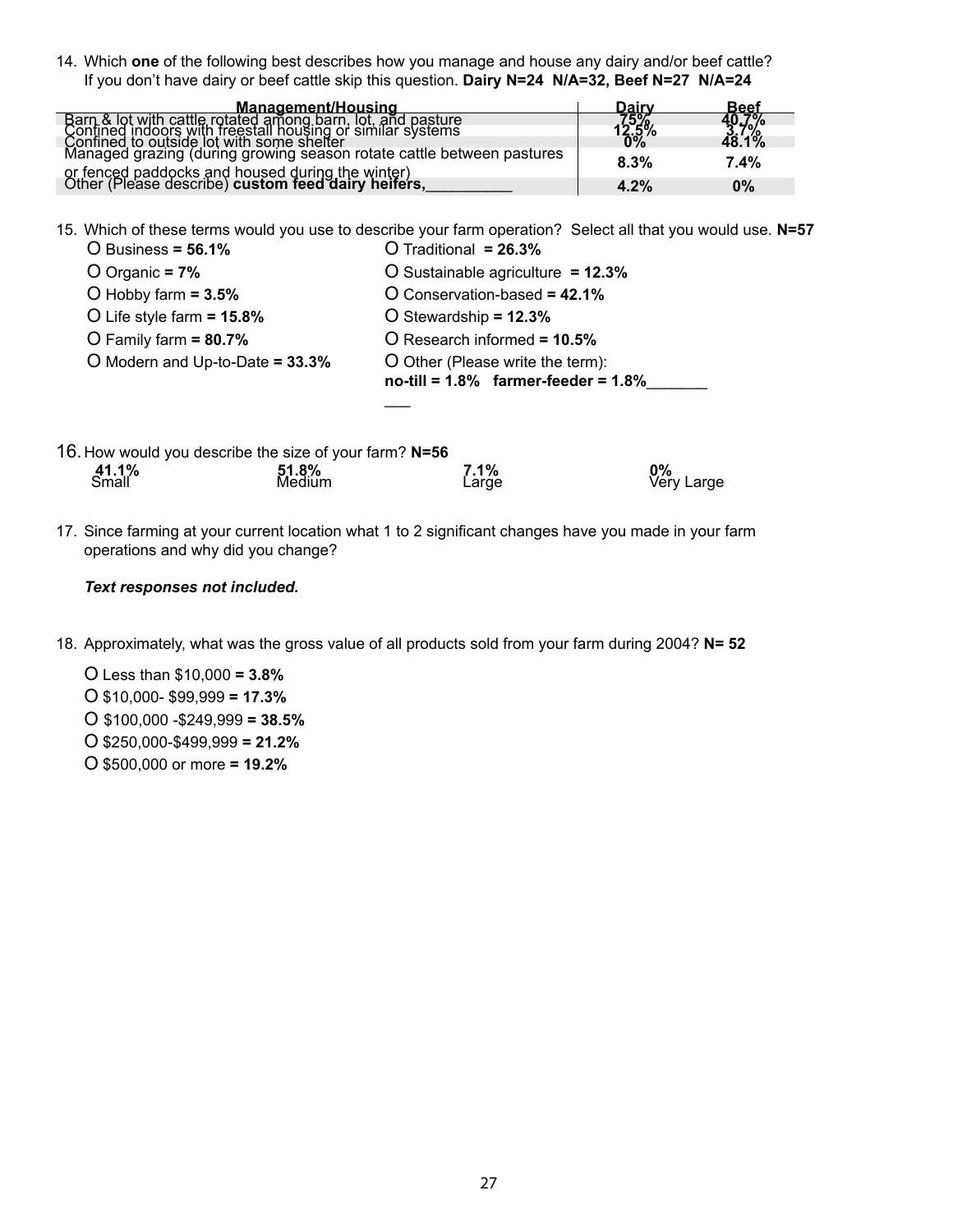### **Land Management Practices**

**1.** Are you using any of the following land management practices in your farm operation?

|          | ractices                                                                                                                                                                                                                                              |       |
|----------|-------------------------------------------------------------------------------------------------------------------------------------------------------------------------------------------------------------------------------------------------------|-------|
| а.<br>b. | Firactives<br>Contour puffer strips N=54<br>Contour farming & strip cropping N=54<br>Managed grazing N=55<br>Crop rotation N=55<br>Riparian buffer N=54<br>Crop residue management N=52<br>Cover crop N=53<br>Management/restoration of woodlots N=53 |       |
| Ġ.       |                                                                                                                                                                                                                                                       |       |
|          |                                                                                                                                                                                                                                                       |       |
| е.       |                                                                                                                                                                                                                                                       |       |
|          |                                                                                                                                                                                                                                                       |       |
| g.       |                                                                                                                                                                                                                                                       |       |
|          |                                                                                                                                                                                                                                                       |       |
|          |                                                                                                                                                                                                                                                       |       |
|          |                                                                                                                                                                                                                                                       |       |
| r.       |                                                                                                                                                                                                                                                       |       |
|          |                                                                                                                                                                                                                                                       | Ð     |
| m.       | ree planting N=<br><i>irass waterway</i><br>/ildlife food plot<br><u>N=55</u>                                                                                                                                                                         | $2\%$ |
| n.       |                                                                                                                                                                                                                                                       |       |

- 2. Have you ever used any of the land management practices checked as "not using" in the previous question? If yes, please list the letters of the practices and briefly explain why you stopped using.
	- Letter Why stopped using practice

#### *Text responses not included.*

3. How important is each of the following when you make a decision to use a land management practice?

|                                                           | <b>Not</b><br>Important | Somewhat<br>Important | Important | Very<br>Important |
|-----------------------------------------------------------|-------------------------|-----------------------|-----------|-------------------|
| Cost of adopting practice N=54                            | $0\%$                   | 16.7%                 | 57.4%     | 25.9%             |
| My own views about effective farming<br>methods $N=54$    | 0%                      | 13%                   | 51.9%     | 35.1%             |
| How it easily fits with my farming<br>methods N=54        | $0\%$                   | 9.3%                  | 55.6%     | 35.1%             |
| Conservation benefits N=55                                | $0\%$                   | 7.2%                  | 65.5%     | 27.3%             |
| Affects on productivity N=54                              | $0\%$                   | 3.7%                  | 57.4%     | 38.9%             |
| Ease/difficulty of learning what's<br>required N=54       | 9.3%                    | 24.1%                 | 57.4%     | 9.3%              |
| Anticipated profits N=53                                  | 1.9%                    | 9.4%                  | 55.7%     | 34%               |
| If government funds available to<br>cover some costs N=54 | 9.3%                    | 33.3%                 | 33.3%     | 24.1%             |

- 4. If you graze cattle and have a stream or water body on your land, do you keep cattle out of stream banks and shorelines through fencing or some other way? **N=54**
	- O No **= 68.5%** O Yes **= 3.7%** O Don't graze or have stream/water body **= 27.8%**
- 5. Do you have a written overall conservation plan for your farm? **N=55**

O No **= 32.7%** O Yes **= 67.3%**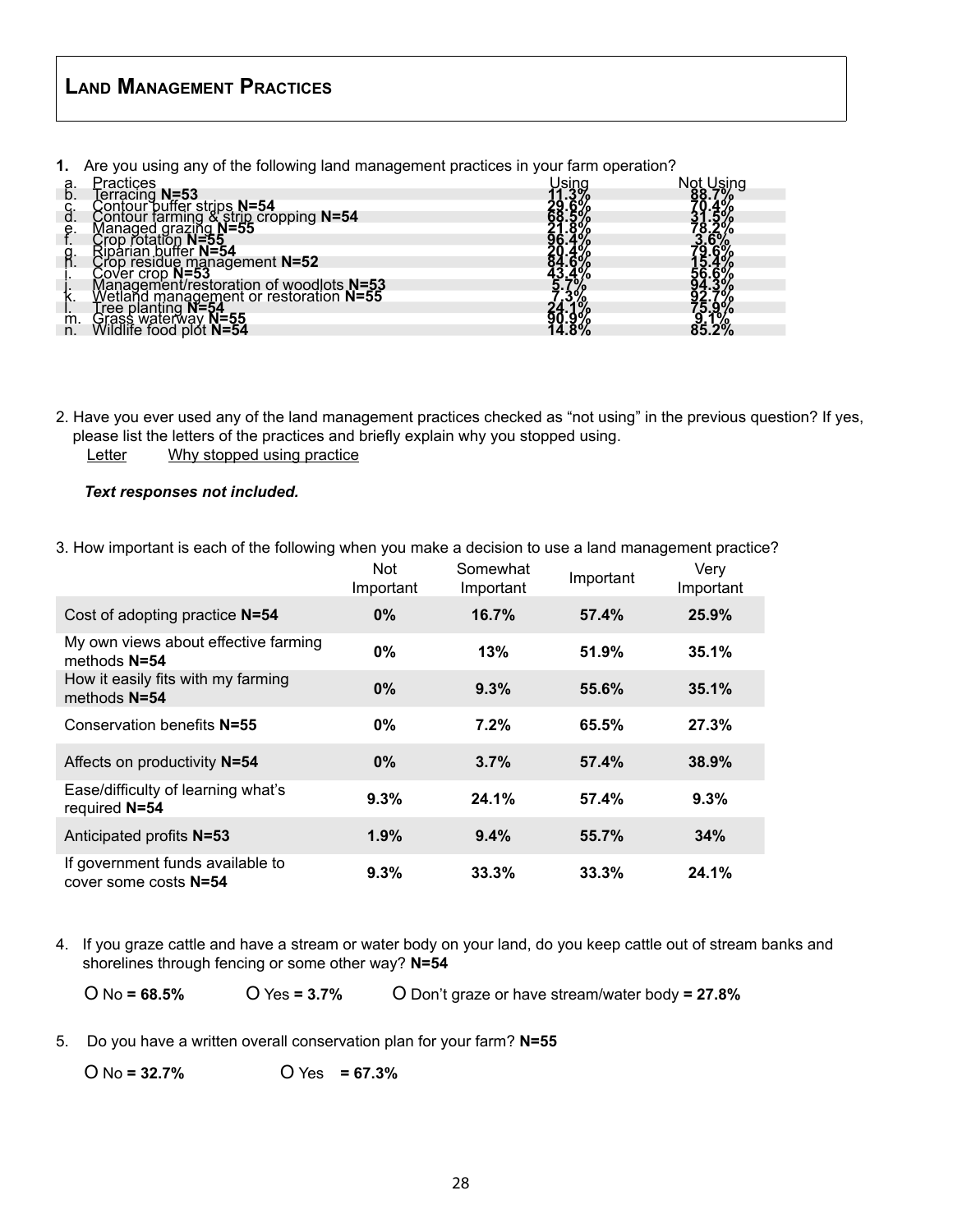6. Do you currently participate in any cost-sharing reimbursement programs (receiving payment for installing or using any land management practice)? **N=54**

O No **= 83.3%** O Yes **= 16.7%** (Please list practices and agencies involved)

### **Manure Management**

- 1. Do you have a written nutrient management plan for applying manure and commercial fertilizers on your farm? **N=50** O No **(If selected, skip next question) = 86%** O Yes **= 14%**
- 2. To what extent does your nutrient management plan influence how you manage manure? **N=7 N/A=43**

O Not at all **= 0%** O Very little **= 0%** O Somewhat **= 28.6%** O A lot **= 71.4%**

3. Do you have a written manure spill emergency plan? **N=48**

O No **= 93.8%** O Yes **= 6.3%**

- 4. How do you usually store manure? **N=44**
	- O Don't store it; haul and spread often **= 50%**
	- O Pile it on the ground **= 18.2%**
	- O Walled enclosure **= 18.2%**
	- O Unlined storage pond **= 2.3%**
	- O Lined storage pond **= 4.5%**
	- O Above ground tank **= 0%**
	- O Under floor storage **= 4.5%**
	- O Other (Please identify) **above ground 3-sided storage structure = 2.3%**\_\_\_\_\_\_\_\_\_\_\_\_\_\_
- 5. During which months do you or someone you hire spread manure? Check all months. **N=44 N/A=3**

O Manure is not spread on my farm **=6.4%** (**If selected, skip questions 6 & 7 below)**

| _72.7%_ January  | $\_45.5\%$ July   |
|------------------|-------------------|
| _72.7%_ February | _50%_ August      |
| _72.7%_ March    | _70.5%_September  |
| _86.4%_ April    | _93.2%_ October   |
| $\_61.4\%$ May   | _88.6%_ November  |
| $-43.2\%$ June   | $27.3\%$ December |
|                  |                   |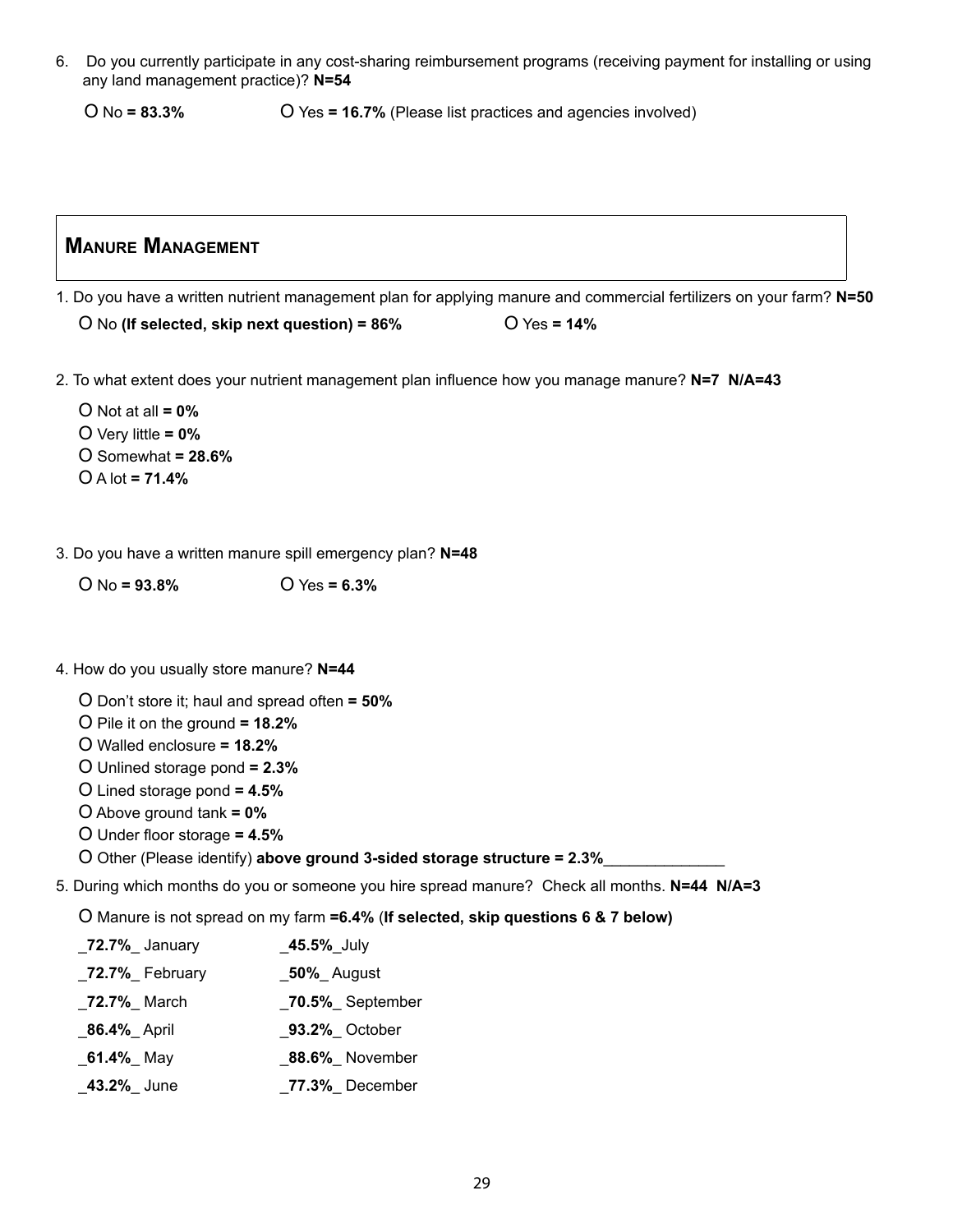6. How likely are you to consider the following before you (or someone you hire) spread manure? **N/A=3**

|                             | Very<br>Unlikely | Unlikely | Likely | Very<br>Likely |
|-----------------------------|------------------|----------|--------|----------------|
| Concerns about odor N=43    | 37.2%            | 25.6%    | 20.9%  | 16.3%          |
| Frozen ground N=43          | 20.9%            | 18.6%    | 34.9%  | 25.6%          |
| Wet ground N=44             | 2.3%             | 2.3%     | 22.7%  | 72.7%          |
| Potential for runoff N=44   | 6.8%             | 2.3%     | 34.1%  | 56.8%          |
| Concerns about storage N=42 | 31%              | 11.9%    | 33.3%  | 23.8%          |

7. How **often** do you consider each of the following when deciding **how much** manure to spread? **N/A=3**

|                                                                                          | Never   | Occasionally    | Frequently       | Verv                         |
|------------------------------------------------------------------------------------------|---------|-----------------|------------------|------------------------------|
| Crop nutrient requirements N=43<br>Soil test results N=43<br>Amount remaining in storage | $2.3\%$ | $11.6\%$<br>14% | $51.2%$<br>46.5% | Frequently<br>37.2%<br>37.2% |
|                                                                                          | 51.2%   | 20.9%           | 20.9%            | 7%                           |
| N=43<br>Actual time available to haul/                                                   | 27.9%   | 18.6%           | 34.9%            | 18.6%                        |
| spread N=43<br>Distance from storage N=42                                                | 38.1%   | 31%             | 21.4%            | 9.5%                         |

### **Opinions**

1. How do you view organized efforts that encourage farmers to **voluntarily adjust** farmland management practices to protect and improve each of the following:

|                                    | Strongly                     | Oppose                                                 | Favor                 | Strongly   |
|------------------------------------|------------------------------|--------------------------------------------------------|-----------------------|------------|
| Wildlife habitat N=54              |                              |                                                        |                       | Fayor      |
| Water quality<br>$N = 54$          |                              | $18.5\%$<br>$1.9\%$                                    | <b>72.2%</b><br>61.1% | 9.3%<br>8ء |
| Stream quality<br>$N = 54$<br>N≐54 | Pppose<br>03%<br>03%<br>1.9% | $\mathcal{L}_{\mathbf{a}^{\prime}\mathbf{b}^{\prime}}$ |                       |            |
| `N=54                              |                              | 14.8%                                                  | 94.070<br>72.2%       |            |
| rees/woodlots N=54                 |                              |                                                        |                       | "%         |

2. How much would you oppose or favor any additional **laws and regulations** affecting how farmers manage their land to achieve the following?

|                                                                                                                                                                                                                                       | Strongly                        | Oppose    | Favor                 | Strongly                        |
|---------------------------------------------------------------------------------------------------------------------------------------------------------------------------------------------------------------------------------------|---------------------------------|-----------|-----------------------|---------------------------------|
| Improve/protect/wildlife habitat N=54<br>Improve/protect water quality N=53<br>Improve/protect stream quality<br>$N = 53$<br>N≐53<br>Imbrove/brotect soil quality.<br>Improve/protect wetlands<br>Improve/protect trees/woodlots N=54 | )ppose<br><b>24.1</b> %<br>70/0 | 1%<br>48. | 27.8%<br>$.5\%$<br>31 | Fayor<br>3.8%<br>0%<br>0%<br>0% |

3. What do you think are the 2 greatest obstacles farmers face in adopting conservation practices?

#### *Text responses not included.*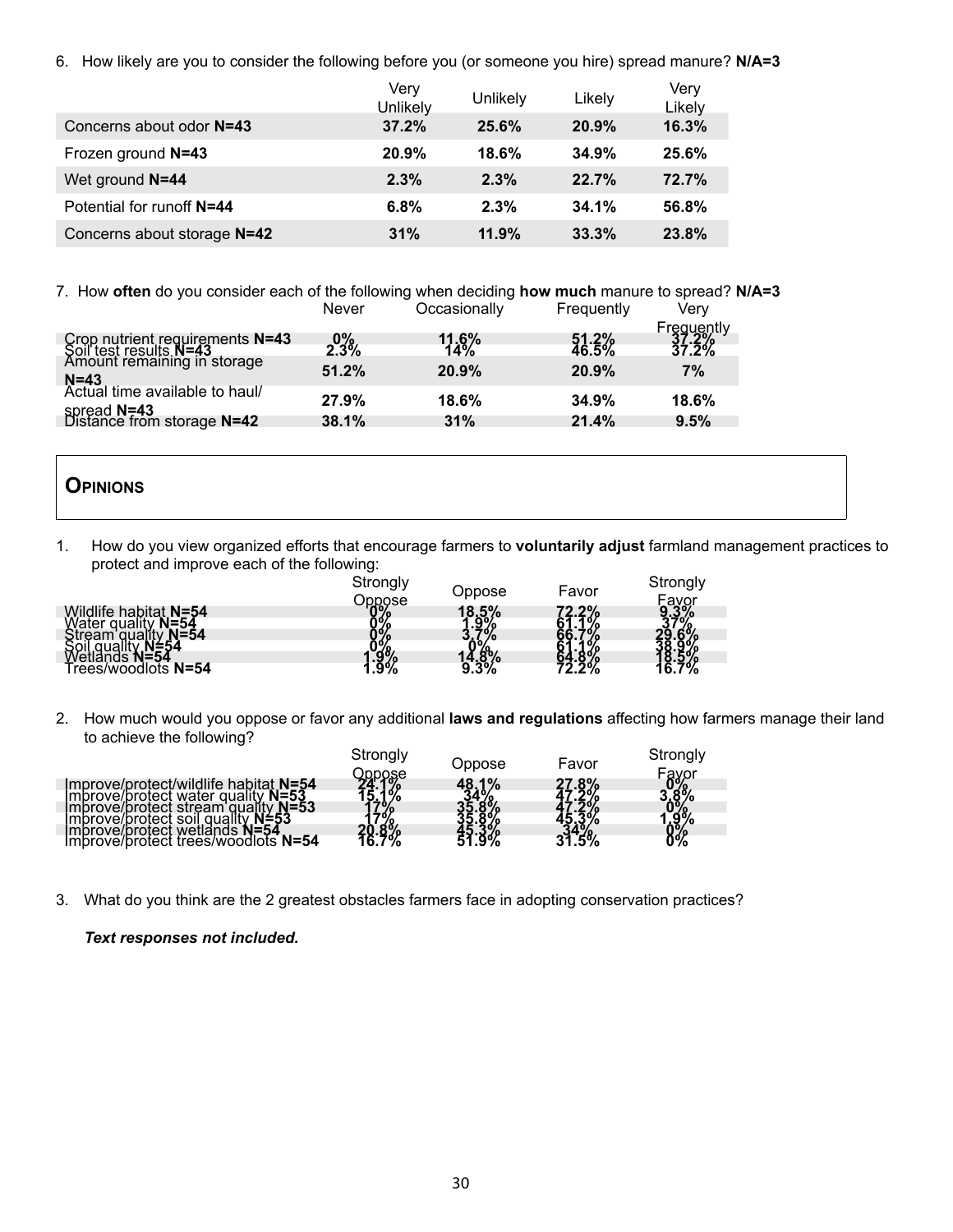| To what extent do you agree or disagree with the following statements about conservation?<br>4. |                 |                 |        |       |          |
|-------------------------------------------------------------------------------------------------|-----------------|-----------------|--------|-------|----------|
|                                                                                                 | Strongly        | <b>Disagree</b> | Unsure | Agree | Strongly |
|                                                                                                 | <b>Disagree</b> |                 |        |       | Agree    |
| Farmland productivity can be                                                                    |                 |                 |        |       |          |
| maintained with little or no                                                                    | 29.1%           | 45.5%           | 5.5%   | 20%   | $0\%$    |
| conservation practices. N=55<br>Usually a farmer committed to                                   |                 |                 |        |       |          |
|                                                                                                 |                 |                 |        |       |          |
| conservation is put at an economic                                                              | 3.6%            | 52.7%           | 10.9%  | 27.3% | 5.5%     |
| disadvantage. N=55<br>The costs of protecting and                                               |                 |                 |        |       |          |
|                                                                                                 |                 |                 |        |       |          |
| preserving natural resources on a                                                               | 1.8%            | 1.8%            | 12.7%  | 67.3% | 16.4%    |
| farm are worthwhile. N=55                                                                       |                 |                 |        |       |          |

## 5. How much do you think farming practices within your township contribute to each of the following possible situations?

|                                                   | Not at All | Slightly | Moderately | Substantially |
|---------------------------------------------------|------------|----------|------------|---------------|
| Reduced water quality in rivers/streams<br>$N=52$ | 19.2%      | 38.5%    | 28.8%      | 13.5%         |
| Reduced water quality in groundwater N=52         | 28.8%      | 40.4%    | 21.2%      | 9.6%          |
| Eroding river/stream banks N=52                   | 17.3%      | 34.6%    | 36.5%      | 11.5%         |
| Reducing health/quality of soil N=52              | 30.8%      | 30.8%    | 23.1%      | 15.4%         |
| Reduction of habit for birds/animals N=52         | 32.7%      | 32.7%    | 21.2%      | 13.5%         |
| Loss of wooded areas $N=52$                       | 30.8%      | 30.8%    | 26.9%      | 11.5%         |
| Loss of wetlands $N=52$                           | 50%        | 28.8%    | 11.5%      | 9.6%          |

### **Information Sources And Involvement**

**1.** How often during the past 3 years have you used information from any of the following to assist you when making decisions about how to manage your land?

|                                                          | <b>Never</b> | Occasionally | Frequently | Very<br>Frequently |
|----------------------------------------------------------|--------------|--------------|------------|--------------------|
| Farm organizations N=55                                  | <b>40%</b>   | 45.5%        | 12.7%      | 1.8%               |
| UW-Extension staff N=55                                  | 67.3%        | 27.3%        | 5.5%       | $0\%$              |
| Staff Pioneer Farm, UW-Platteville<br>$N = 54$           | 94.4%        | 5.6%         | $0\%$      | 0%                 |
| Other UW-Platteville staff N=55                          | 92.7%        | 5.5%         | 1.8%       | $0\%$              |
| Farm Services Agency N=55                                | 27.3%        | 49.1%        | 18.2%      | 5.5%               |
| Land Conservation Department N=55                        | 29.1%        | 41.8%        | 27.3%      | 1.8%               |
| <b>Natural Resource Conservation Service</b><br>$N = 54$ | 48.1%        | 37%          | 14.8%      | $0\%$              |
| Paid consultant N=54                                     | 74.1%        | 13%          | 5.6%       | 7.4%               |
| Another farmer N=55                                      | 16.4%        | 60%          | 10.9%      | 12.7%              |
| Friend N=55                                              | 27.3%        | 56.4%        | 7.3%       | 9.1%               |
| Family member N=55                                       | 18.2%        | 50.9%        | 21.8%      | 9.1%               |
| World wide Web/Internet N=55                             | 83.6%        | 14.5%        | $0\%$      | 1.8%               |
| Farm magazines articles N=55                             | 21.8%        | 50.9%        | 21.8%      | 5.5%               |
| Commercials/ads N=55                                     | 63.6%        | 29.1%        | 5.5%       | 1.8%               |
| Lender N=55                                              | 69.1%        | 23.6%        | 5.5%       | 1.8%               |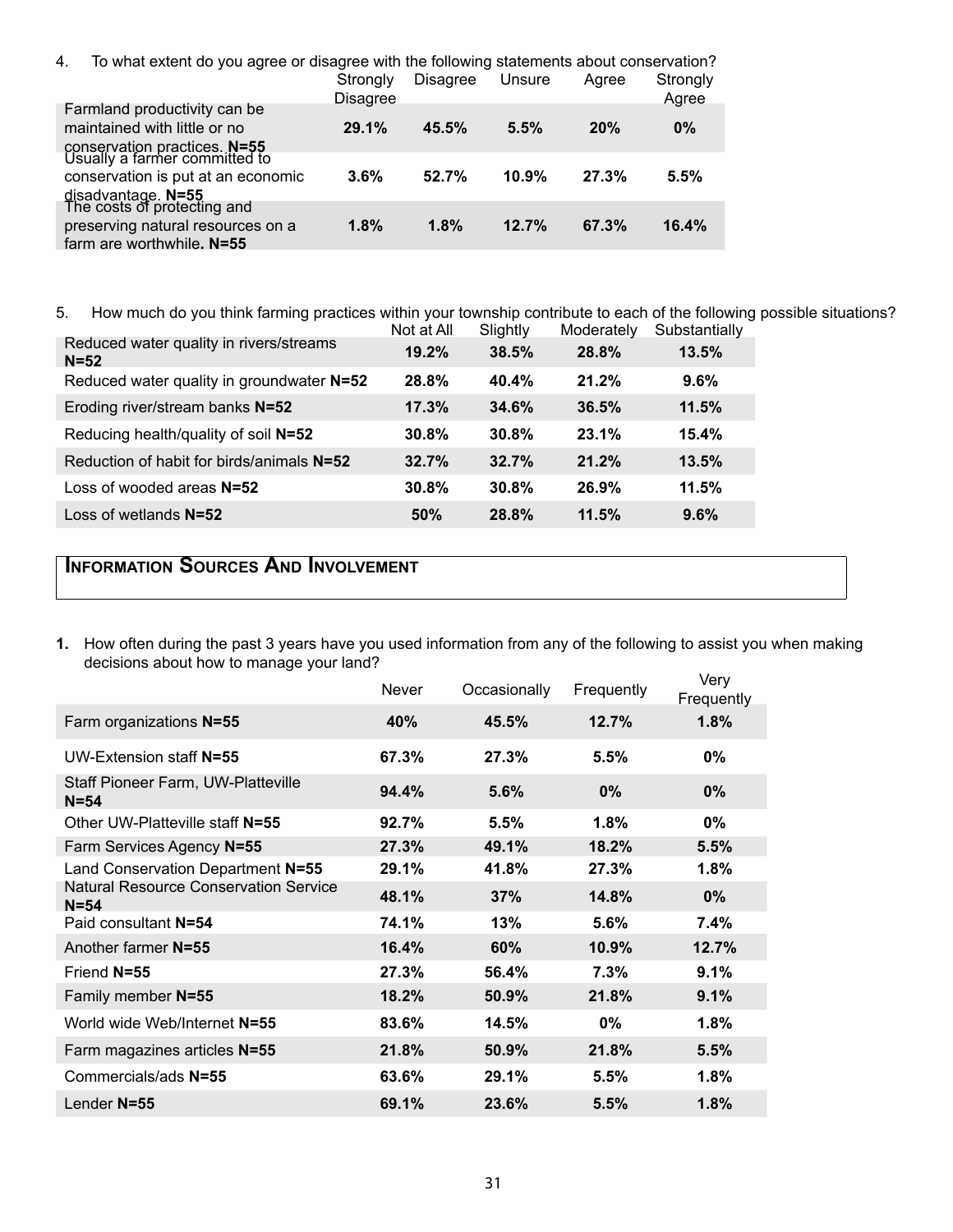2. Are there any other sources of information not mentioned in the above lists that you frequently used during the last 3 years when making decisions about managing your land? If yes, please list below.

#### *Text responses not included.*

3. During the last year how many times have you done each of the following?

|                                                                                                          |       | $1-2$ | $3-5$ | $5+$  |
|----------------------------------------------------------------------------------------------------------|-------|-------|-------|-------|
| Attend meetings of civic/community organizations<br>(excluding religious or agriculturally related) N=55 | 45.5% | 30.9% | 12.7% | 10.9% |
| Attend meetings of an agriculture organization N=56                                                      | 26.8% | 51.8% | 10.7% | 10.7% |
| Attend county or township government meeting N=55                                                        | 41.8% | 45.5% | 5.5%  | 7.3%  |
| Attend a citizen organized local meeting N=55                                                            | 58.2% | 34.5% | 1.8%  | 5.5%  |
| Contacted a public elected official about some concern<br>$N = 53$                                       | 54.5% | 32.7% | 5.5%  | 7.3%  |

4. Do you currently belong to any agricultural organizations or associations? **N=56**

O No **= 48.2%** O Yes **= 51.8%** If yes, please list the 1 or 2 that are most useful to you:

5. Do you currently belong to any organization that promotes conservation? **N=54**

O No **= 87%** O Yes **= 13%** If yes, please list the 1 or 2 that are most useful to you:

### **Agricultural Research**

1. How helpful are research findings from each of the following types for resolving issues and problems you face as a farmer?  $\blacksquare$ 

| Research About:                                                       | Not Helpful   | Somewhat<br>Helpful | Helpful   | Very<br>Helpful   | Don't Know<br>Not Aware<br>of findings |
|-----------------------------------------------------------------------|---------------|---------------------|-----------|-------------------|----------------------------------------|
| Animal diets N=50                                                     |               | 32%                 | 32%       | 18%               |                                        |
|                                                                       |               |                     |           |                   |                                        |
| Animal genetics N=50<br>Plant genetics N=52<br>Soils N=53             |               |                     |           |                   |                                        |
| Pasture management N=50<br>Other land management                      | $30\%$        |                     |           | $^{20.8^{\circ}}$ | $8\%$                                  |
|                                                                       | 17.6%         | 41.2%               | 35.3%     | 2%                | 3.9%                                   |
|                                                                       |               |                     |           |                   |                                        |
| practices N=51<br>Business practices N=51<br>Nutrient management N=51 | 11.8%<br>5.9% | 33.3%<br>31.4%      | $41 - 3%$ | 7,8%<br>17.6%     | $\frac{5.9\%}{3.9\%}$                  |
|                                                                       |               |                     |           |                   |                                        |

2. To what extent do you feel research conducted by the following is generally helpful for resolving farm related issues and problems?

| Research conducted by:                                     | Not Helpful | Somewhat<br>Helpful | Helpful | Very<br>Helpful | Don't Know/<br>Not Aware<br>of findings |
|------------------------------------------------------------|-------------|---------------------|---------|-----------------|-----------------------------------------|
| University experiment                                      | 13%         | 33.3%               | 35.2%   | 9.3%            | 9.3%                                    |
| stations N=54<br>University sponsored farms                | 20.4%       | 29.6%               | 38.9%   | 1.9%            | 9.3%                                    |
| N=54<br>Private agricultural                               | 7.4%        | 33.3%               | 37%     | 7.4%            | 14.8%                                   |
| associations N=54<br>Corporations/agribusiness<br>$N = 54$ | 16.7%       | 38.9%               | 27.8%   | 7.4%            | 9.3%                                    |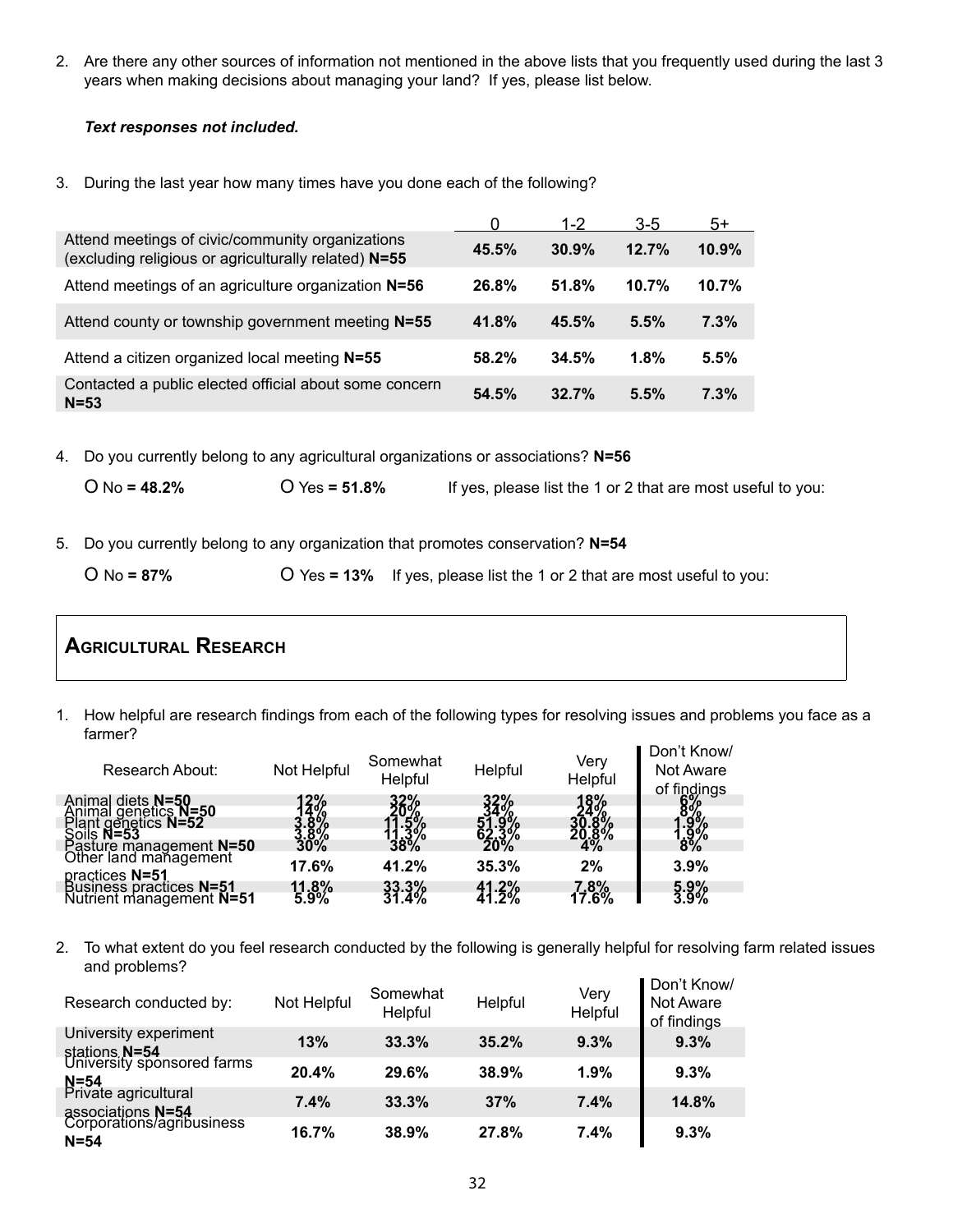# **UW-Platteville Pioneer Farm ( 29200 College Farm Rd)**

1.

| Programs:                    | No.<br>knowledge | Low   | Moderate | High | Very High |
|------------------------------|------------------|-------|----------|------|-----------|
| Educational conferences N=54 | 46.3%            | 40.7% | 11.1%    | 1.9% | $0\%$     |
| Educating students N=54      | 33.3%            | 37%   | 16.7%    | 13%  | 0%        |
| Agronomy N=54                | 35.2%            | 40.7% | 22.2%    | 1.9% | 0%        |
| Beef Enterprise N=54         | 46.3%            | 31.5% | 18.5%    | 3.7% | 0%        |
| Dairy Enterprise N=54        | 44.4%            | 35.2% | 16.7%    | 3.7% | $0\%$     |
| Beef Bull Test Site N=54     | 37%              | 35.2% | 18.5%    | 7.4% | 1.9%      |
| Swine Enterprise N=54        | 53.7%            | 27.8% | 16.7%    | 1.9% | 0%        |
| <b>Research On:</b>          | No<br>Knowledge  | Low   | Moderate | High | Very High |
| Conservation practices N=54  | 40.7%            | 37%   | 20.4%    | 1.9% | 0%        |
| Nutrient management N=54     | 42.6%            | 40.7% | 13%      | 1.9% | 1.9%      |
| Phosphorous management N=54  | 48.1%            | 38.9% | 9.3%     | 3.7% | 0%        |
| Farm economics N=54          | 44.4%            | 42.6% | 11.1%    | 1.9% | 0%        |
| Farm odors/smells N=54       | 46.3%            | 37%   | 14.8%    | 1.9% | 0%        |
| Runoff N=54                  | 35.2%            | 40.7% | 20.4%    | 3.7% | 0%        |
| Groundwater N=54             | 44.4%            | 40.7% | 11.1%    | 3.7% | 0%        |
| Grazing practices N=54       | 53.7%            | 33.3% | 11.1%    | 1.9% | 0%        |

How would you rate your knowledge of the following Pioneer Farm's programs and research areas?

### 2. How likely are you do any of the following to learn more about Pioneer Farm?

|                                                                       | Verv<br>Unlikely | Unlikely | Likely | Very<br>Likely |
|-----------------------------------------------------------------------|------------------|----------|--------|----------------|
| Schedule a tour/visit with a staff member N=52                        | 30.8%            | 51.9%    | 13.5%  | 3.8%           |
| Read a electronic newsletter N=53                                     | 30.2%            | 49.1%    | 20.8%  | 0%             |
| Read a printed newsletter N=53                                        | 9.4%             | 11.3%    | 67.9%  | 11.3%          |
| Attend conferences/ meetings at Pioneer Farm<br>$N = 53$              | 17%              | 47.2%    | 30.2%  | 5.7%           |
| Visit/read information on a web site N=53                             | 37.7%            | 45.3%    | 15.1%  | 1.9%           |
| Attend a meeting at a neighbor's farm hosted<br>by Pioneer staff N=53 | 9.4%             | 32.1%    | 54.7%  | 3.8%           |
| Attend field days N=54                                                | 5.6%             | 35.2%    | 50%    | 9.3%           |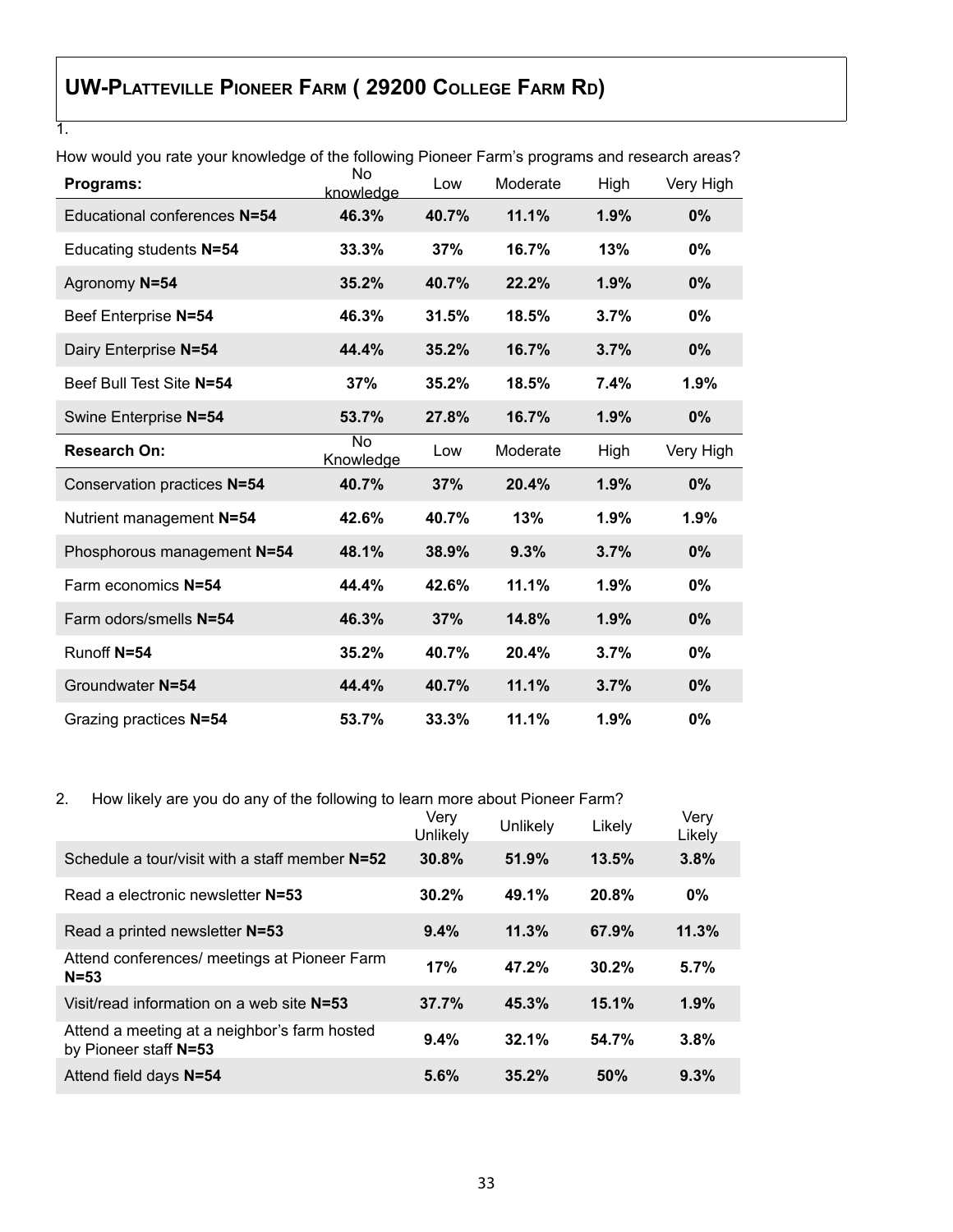### **INFORMATION ABOUT YOU**

|                | 1. How was this survey completed? N=57                                                                                                                                                            |                         |                                                     |                        |
|----------------|---------------------------------------------------------------------------------------------------------------------------------------------------------------------------------------------------|-------------------------|-----------------------------------------------------|------------------------|
|                | $O$ By myself = 86%                                                                                                                                                                               |                         | O I completed it along with another person $= 14\%$ | O Other = $0\%$        |
| 2 <sub>1</sub> | How involved are you in making decisions affecting your farm? N=57<br>0%<br>Uninvolved                                                                                                            | 7%<br>Somewhat involved | $10.5\%$<br>Involved                                | 82.5%<br>Very involved |
| 3.             | What was your age at your last birthday? N=56 Min:25 Max:92 Mean:50.79_                                                                                                                           |                         |                                                     |                        |
| 4.             | What is the highest grade in school you have completed? N=57                                                                                                                                      |                         |                                                     |                        |
|                | O Less than high school graduate $= 5.3\%$<br>$O$ High school graduate = 49.1%<br>O Some college/post high school = $28.1\%$<br>O 4 year college graduate = $15.8\%$<br>O Post-graduate = $1.8\%$ |                         |                                                     |                        |
| 5.             | Your gender N=57                                                                                                                                                                                  |                         |                                                     |                        |
|                | $O$ Male = 100%                                                                                                                                                                                   | $O$ Female = 0          |                                                     |                        |

6. Do you or any adult member of your household have another full or part time job that contributes to total annual income or is used to provide health benefits? **N=57**

O No **= 45.6%** O Full time **= 35.1%** O Part time **= 19.3%**

7. How likely is it that any family member may continue farm operations when you retire or quit farming? **N=56**

O Will not happen **= 41.1%** O Likely **= 46.4%** O Will definitely happen **= 12.5%**

**Please return the completed survey in the stamped envelope provided. Use the next page to share additional comments about the survey and/or about any of the topics covered.**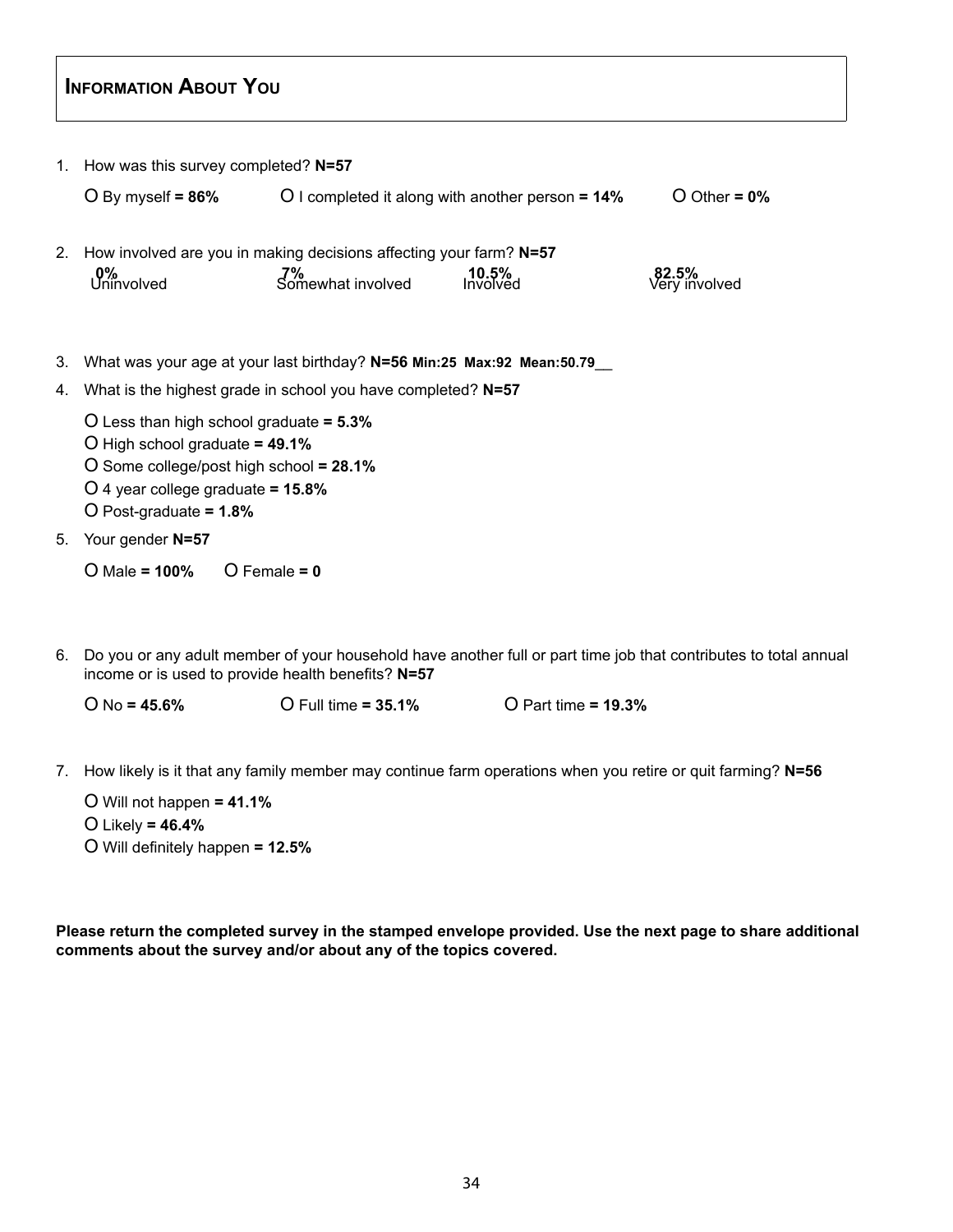### **Additional Comments**

**Thank you for your time and for providing this information.**